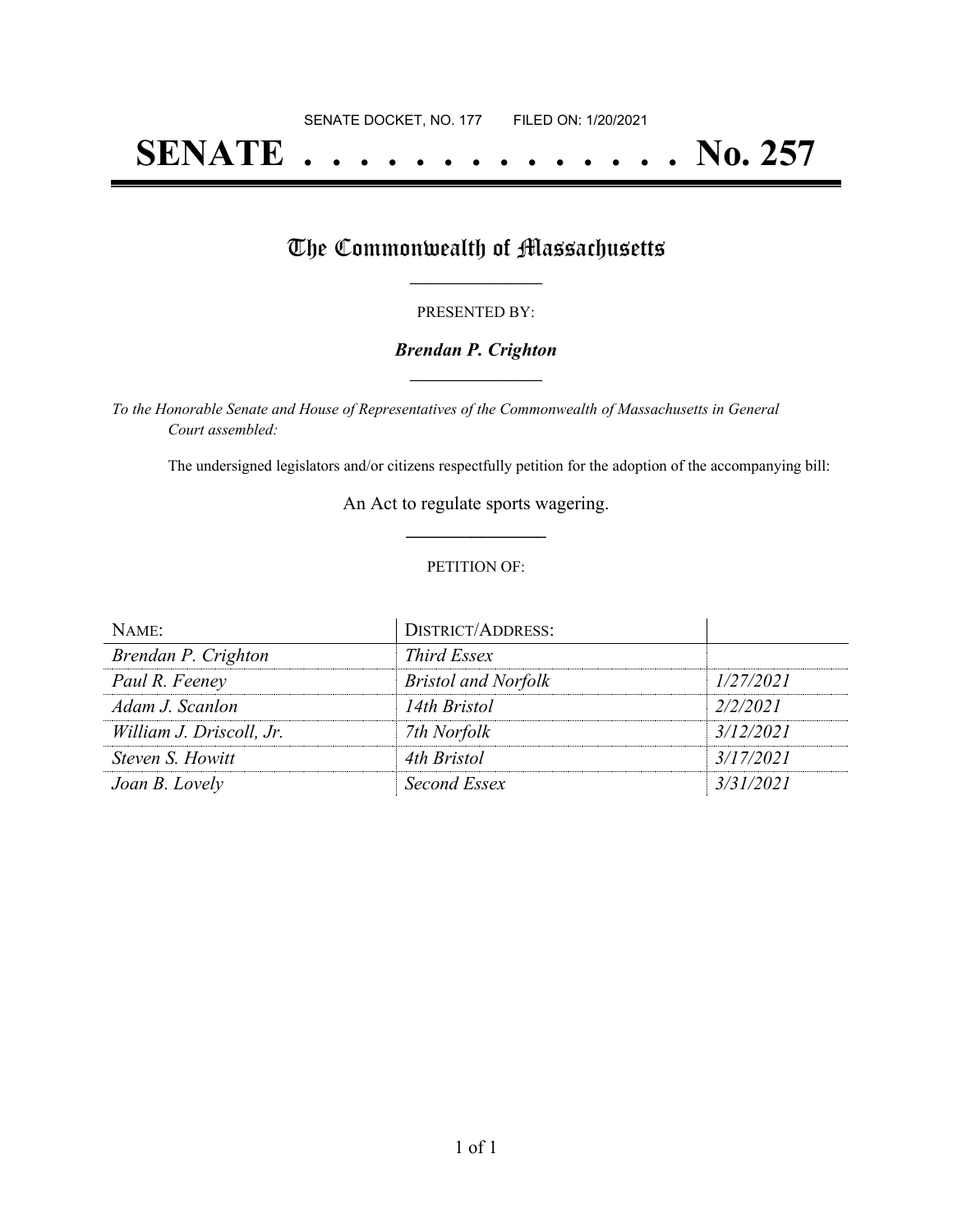# SENATE DOCKET, NO. 177 FILED ON: 1/20/2021 **SENATE . . . . . . . . . . . . . . No. 257**

By Mr. Crighton, a petition (accompanied by bill, Senate, No. 257) of Brendan P. Crighton, Paul R. Feeney, Adam J. Scanlon, William J. Driscoll, Jr. and other members of the General Court for legislation to regulate sports wagering. Economic Development and Emerging Technologies.

### The Commonwealth of Massachusetts

**In the One Hundred and Ninety-Second General Court (2021-2022) \_\_\_\_\_\_\_\_\_\_\_\_\_\_\_**

**\_\_\_\_\_\_\_\_\_\_\_\_\_\_\_**

An Act to regulate sports wagering.

Be it enacted by the Senate and House of Representatives in General Court assembled, and by the authority *of the same, as follows:*

 Section 7 of chapter 4 of the General Laws, appearing in the 2018 Official Edition, is hereby amended by striking out the Tenth clause and inserting in place thereof the following 3 clause:- Tenth, "Illegal gaming," a banking or percentage game played with cards, dice, tiles, dominoes, or an electronic, electrical or mechanical device or machine for money, property, checks, credit or any representative of value, but excluding: (i) a lottery game conducted by the state lottery commission, under sections 24, 24A and 27 of chapter 10; (ii) a game conducted under chapter 23K; (iii) sports wagering conducted under chapter 23N; (iv) pari-mutuel wagering on horse races under chapters 128A and 128C and greyhound races under said chapter 128C; (v) a game of bingo conducted under chapter 271; and (vi) charitable gaming conducted under said chapter 271.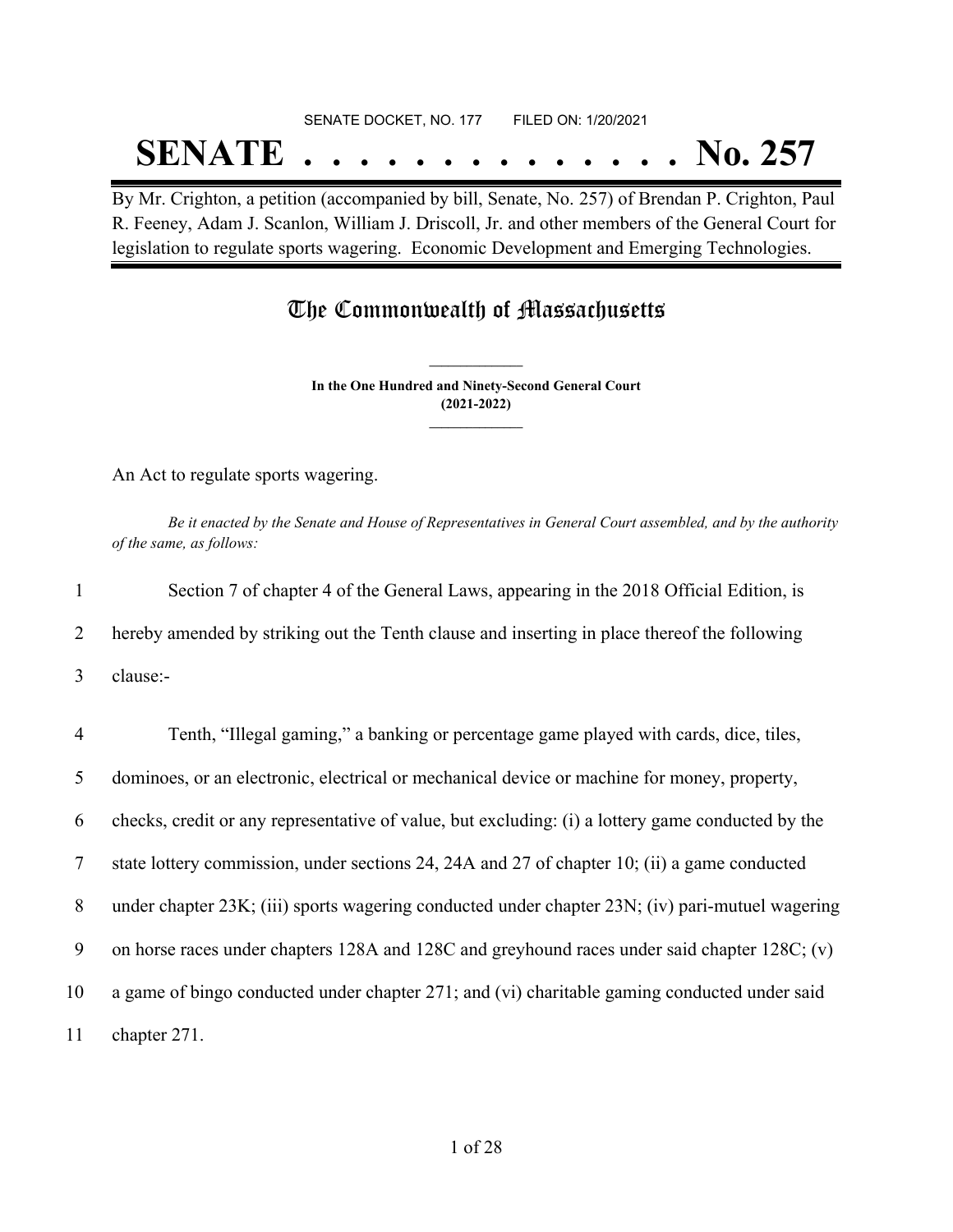| 12 | SECTION 7. The General Laws are hereby amended by inserting after chapter 23M the                |
|----|--------------------------------------------------------------------------------------------------|
| 13 | following chapter:-                                                                              |
| 14 | <b>CHAPTER 23N.</b>                                                                              |
| 15 | AUTHORIZATION AND REGULATION OF SPORTS WAGERING                                                  |
| 16 | Section 1. This chapter shall be known and may be cited as the "Massachusetts Sports             |
| 17 | Wagering Act".                                                                                   |
| 18 | Section 2. Notwithstanding any provision of law to the contrary, the operation of sports         |
| 19 | wagering and ancillary activities are lawful when conducted in accordance with the provisions of |
| 20 | this chapter and the rules and regulations of the commission.                                    |
| 21 | Section 3. As used in this chapter the following words shall, unless the context clearly         |
| 22 | requires otherwise, have the following meanings:-                                                |
| 23 | "Adjusted gross sports wagering receipts", an operator's total gross receipts from sports        |
| 24 | wagering, excluding sports wagers made with promotional gaming credits, less the total of all    |
| 25 | winnings paid to wagerers in such games, which shall include the cash equivalent of any          |
| 26 | merchandise or thing of value awarded as a prize, and all excise taxes paid pursuant to federal  |
| 27 | law.                                                                                             |
| 28 | "Category 1 license", a license issued by the commission that permits the operation of           |
| 29 | sports wagering through a mobile application and other digital platforms approved by the         |
| 30 | commission and in person at a gaming establishment as defined in section 2 of chapter 23K.       |
| 31 | "Category 2 license", (i) a license issued by the commission that permits the operation of       |
| 32 | sports wagering in person or through a mobile application and other digital platforms approved   |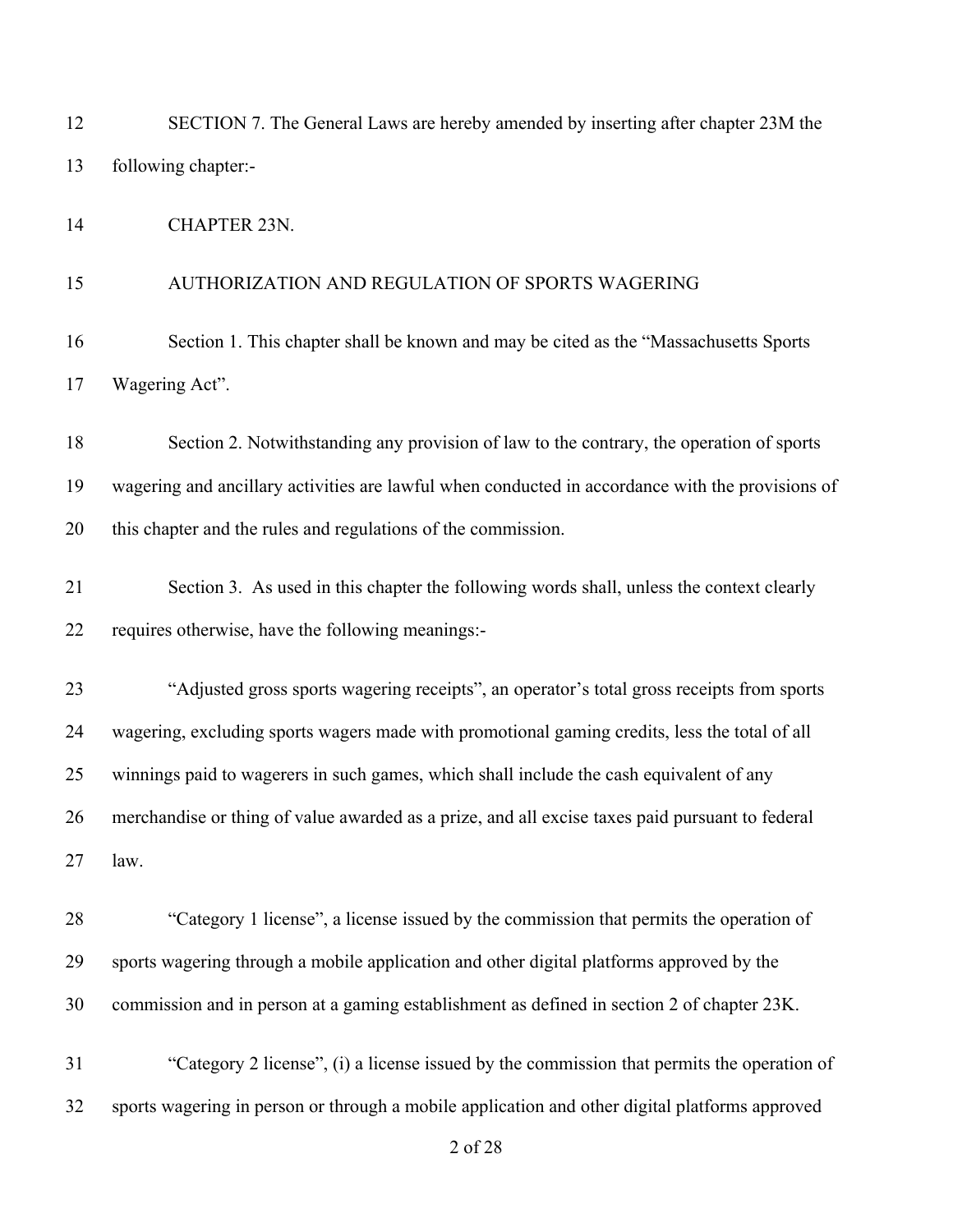by the commission at a race track as defined in section 1 of chapter 128A or at a facility owned or operated by a person who was a racing meeting licensee under said chapter 128A during calendar year 2020 and conducts pari-mutuel wagering in accordance with applicable laws; or (ii) a license issued by the commission that permits the operation of sports wagering in person or through a mobile application and other digital platforms and in person at a live thoroughbred race track approved by the commission, provided that said licensee (A) operates a thoroughbred horse racing track with at least a 1 mile circumference; (B) has received approval from the New England Horsemen's Benevolent and Protective Association to conduct sports wagering pursuant to this chapter; and (C) makes a capital investment of not less than \$25,000,000 within 3 years after receiving a category 1 license and conducts at least ten race days in a year. "Category 3 license", a license issued by the commission that permits the operation of sports wagering through a mobile application and other digital platforms approved by the

commission.

 "Collegiate sport or athletic event", a sport or athletic event offered or sponsored by, or played in connection with, a public or private institution that offers educational services beyond the secondary level.

 "Commission", the Massachusetts gaming commission established in section 3 of chapter 23K.

 "Governmental authority", any governmental unit of a national, state or local body exercising governmental functions, other than the United States government.

 "License", any license, applied for or issued by the commission under this chapter, including, but not limited to: (i) an operator license; or (ii) an occupational license.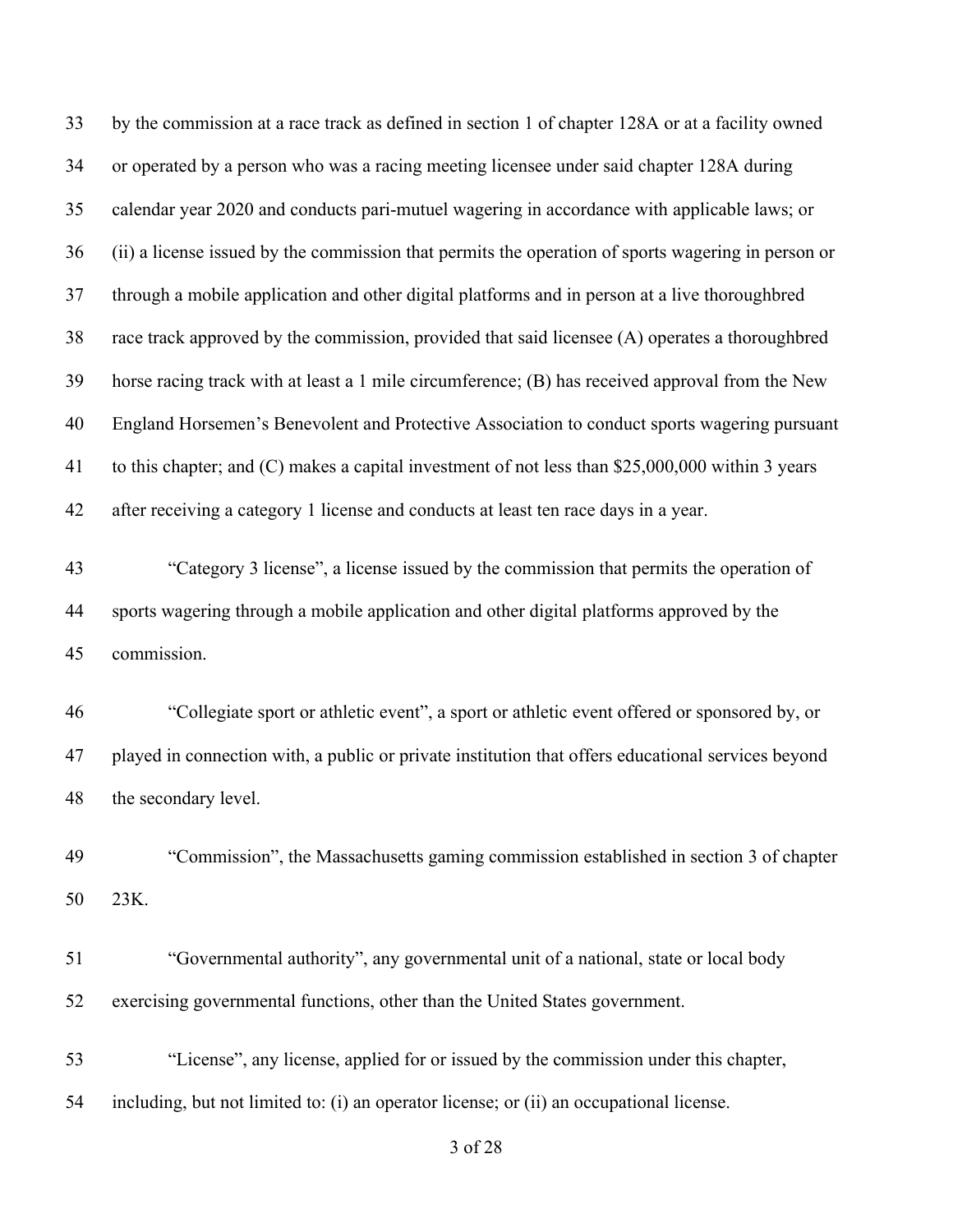| 55 | "National criminal history background check system", the criminal history record system            |
|----|----------------------------------------------------------------------------------------------------|
| 56 | maintained by the Federal Bureau of Investigation, based on fingerprint identification or any      |
| 57 | other method of positive identification.                                                           |
| 58 | "Occupational license", a license required by an employee of an operator when the                  |
| 59 | employee performs duties directly related to the operation of sports wagering in the               |
| 60 | commonwealth in a supervisory role.                                                                |
| 61 | "Operator" or "sports wagering operator", any entity permitted under this chapter to offer         |
| 62 | sports wagering to persons in the commonwealth through a category 1 license, category 2 license    |
| 63 | or category 3 license.                                                                             |
| 64 | "Operator license", a category 1 license, category 2 license or category 3 license to              |
| 65 | operate sports wagering.                                                                           |
| 66 | "Official league data", statistics, results, outcomes and other data relating to a sporting        |
| 67 | event that is obtained pursuant to an agreement with the relevant sports governing body, or with   |
| 68 | an entity expressly authorized by the relevant sports governing body to provide such data to       |
| 69 | sports wagering operators, which authorizes the use of such data for determining the outcome of    |
| 70 | tier 2 sports wagers on such sporting event.                                                       |
| 71 | "Professional sport or athletic event", an event at which 2 or more persons participate in a       |
| 72 | sports event and receive compensation in excess of actual expenses for their participation in such |
| 73 | event.                                                                                             |
| 74 | "Promotional gaming credit", a sports wagering credit or other item issued by an operator          |
| 75 | to a patron to enable the placement of a sports wager.                                             |
|    |                                                                                                    |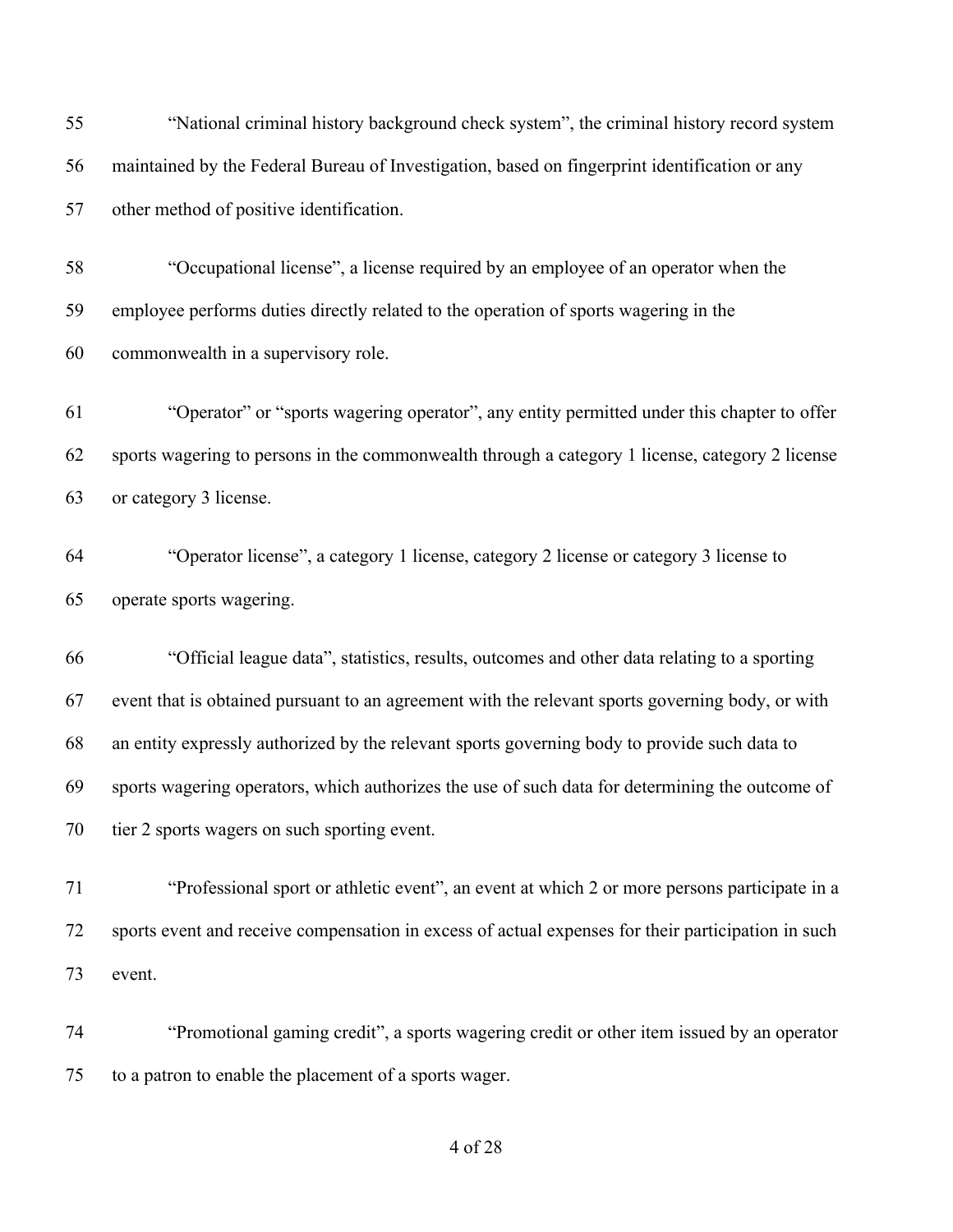| 76 | "Qualified gaming entity", an entity that: (i) holds a gaming license as defined in section          |
|----|------------------------------------------------------------------------------------------------------|
| 77 | 2 of chapter 23K; (ii) holds a license to conduct a racing meeting as defined in section 1 of        |
| 78 | chapter 128A or was licensed as a grey hound or horse racing meeting licensee pursuant to            |
| 79 | chapter 128A during calendar year 2020 and conducts pari-mutuel wagering in accordance with          |
| 80 | applicable laws; (iii) holds a license issued by the commission that permits the operation of        |
| 81 | sports wagering through a mobile application and other digital platforms and in person at a live     |
| 82 | thoroughbred race track approved by the commission, provided that said licensee (A) operates a       |
| 83 | thoroughbred horse racing track with at least a 1 mile circumference; (B) has received approval      |
| 84 | from the New England Horsemen's Benevolent and Protective Association to conduct sports              |
| 85 | wagering pursuant to this chapter; and $(C)$ makes a capital investment of not less than             |
| 86 | \$25,000,000 within 3 years after receiving a category 1 license. and conducts at least ten race     |
| 87 | days in a year; or (iv) offers an interactive sports wagering platform.                              |
| 88 | "Sports event" or "sporting event", any professional sport or athletic event, collegiate             |
| 89 | sport or athletic event, motor race event, electronic sports event, competitive video game event     |
| 90 | or any other event authorized by the commission under this chapter.                                  |
| 91 | "Sports governing body", an organization that is headquartered in the United States and              |
| 92 | prescribes final rules and enforces codes of conduct with respect to a sporting event and            |
| 93 | participants therein.                                                                                |
| 94 | "Sports wagering", the business of accepting wagers on sporting events or portions of                |
| 95 | sporting events, other events, the individual performance statistics of athletes in a sporting event |
| 96 | or other events or a combination of any of the same by any system or method of wagering              |

approved by the commission including, but not limited to, mobile applications and other digital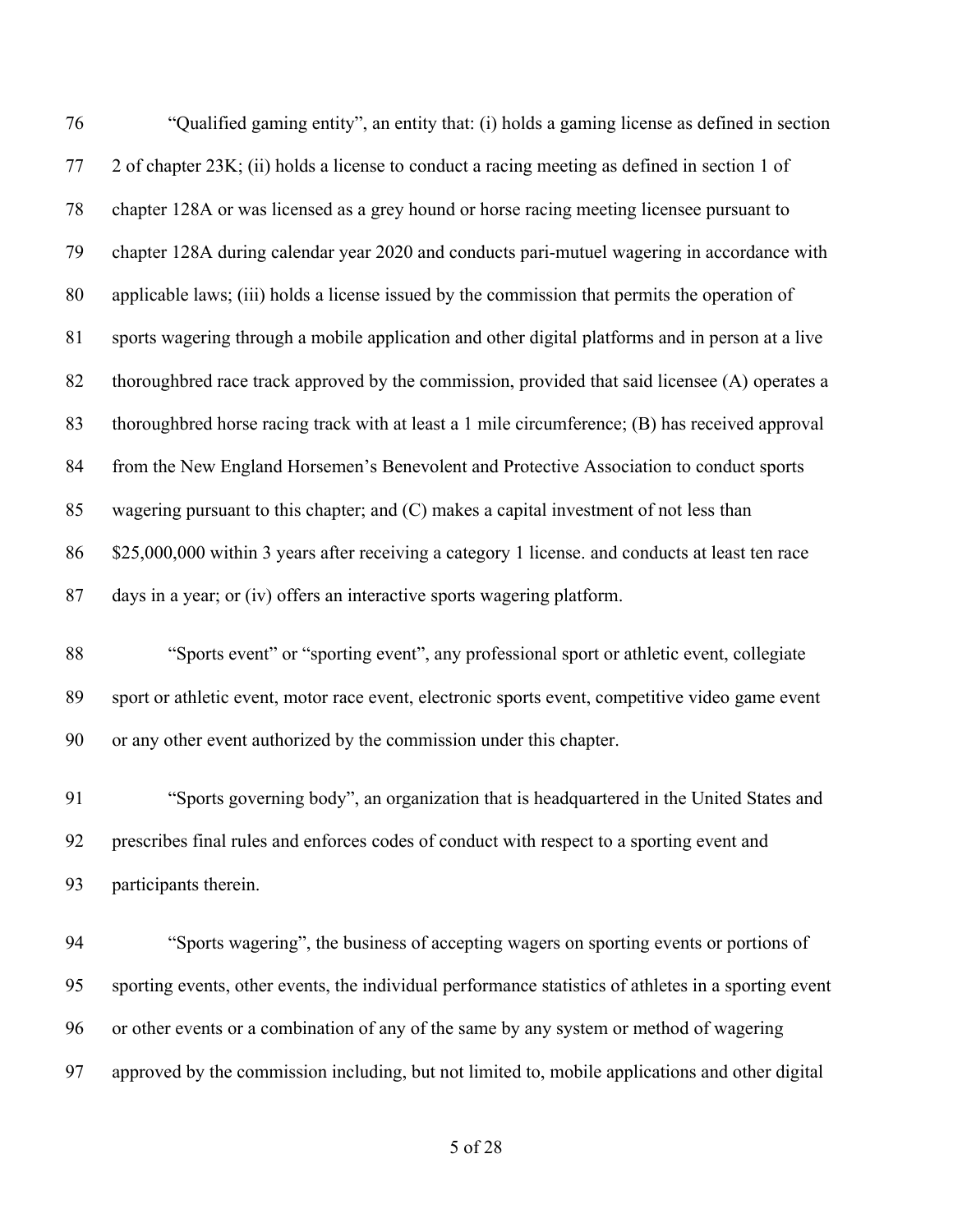platforms; provided, that sports wagering shall not include the acceptance of any wager with an outcome dependent on the performance of an individual athlete in any collegiate sport or athletic event, including but not limited, to in-game or in-play wagers; provided, further that sports wagering shall not include any acceptance of wagers on a high school or youth sporting event; provided further, that sports wagering shall not include fantasy contests as defined in section 135 of chapter 219 of the acts of 2016. Sports wagering shall include, but is not limited to, single- game bets, teaser bets, parlays, over-under, moneyline, pools, exchange wagering, in-game wagering, in-play bets, proposition bets and straight bets.

 "Sports wagering account", a financial record established by an operator for an individual patron in which the patron may deposit by any method approved by the commission and withdraw funds for sports wagering and other authorized purchases, and to which the operator may credit winnings or other amounts due to or authorized by that patron. Such account may be established and funded by the patron electronically through an approved mobile application or digital platform.

 "Tier 1 sports wager", a sports wager that is determined solely by the final score or outcome of a sporting event and is placed before the sporting event has begun.

"Tier 2 sports wager", a sports wager that is not a tier 1 sports wager.

"Wager", a sum of money or thing of value risked on an uncertain occurrence.

116 Section 4. (a) The commission shall have the authority to regulate the conduct of sports wagering under this chapter. The power and authority granted to the commission shall be

construed as broadly as necessary for the implementation, administration and enforcement of this

chapter.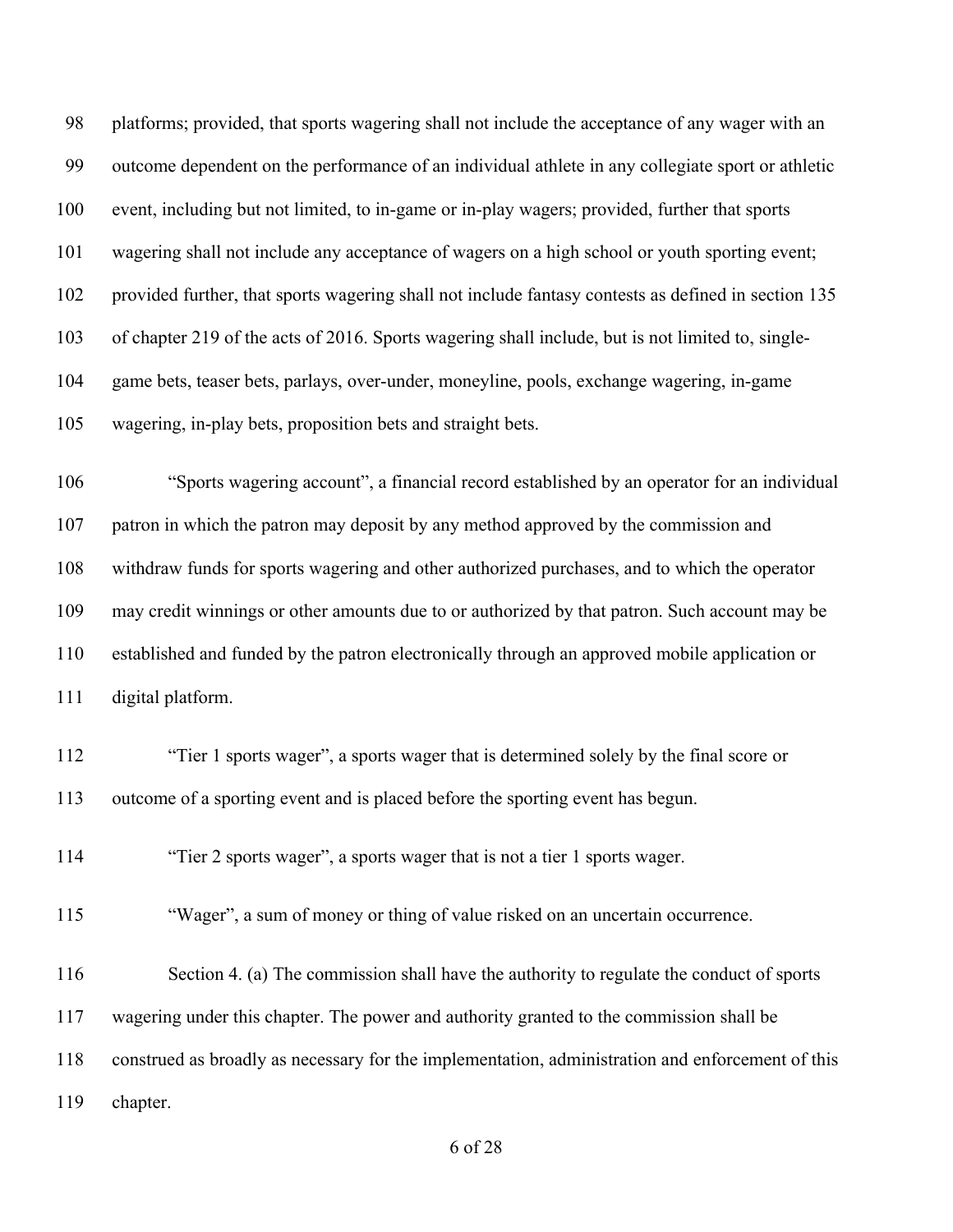(b) The commission shall examine the rules and regulations implemented in other states where sports wagering is authorized and shall, as far as practicable, adopt a similar regulatory framework through promulgation of rules and regulations.

 (c) The commission shall have the authority to promulgate rules and regulations necessary for the implementation, administration and enforcement of this chapter. The commission may promulgate emergency rules and regulations in accordance with applicable procedures for the promulgation of emergency rules and regulations.

 (d) The commission may promulgate rules and regulations including, but not limited to, those governing the acceptance of wagers on a sports event, other event or a series of sports events; types of wagering receipts which may be used; methods of issuing receipts; methods of accounting to be used by operators; types of records to be kept; types of systems for wagering; protections for patrons placing wagers; and promotion of social responsibility and responsible gambling;

 (e) The commission shall prescribe the form of the application for sports wagering licenses which shall require, but not be limited to an agreement that the applicant shall mitigate the potential negative public health consequences associated with gambling and the operation of a gaming establishment, including: (i) prominently displaying information on the signs of problem gambling and how to access assistance; (ii) describing a process for individuals to exclude their names and contact information from a gaming licensee's database or any other list held by the gaming licensee for use in marketing or promotional communications; and (iii) instituting other public health strategies as determined by the commission, including leveraging technological tools using mobile technology.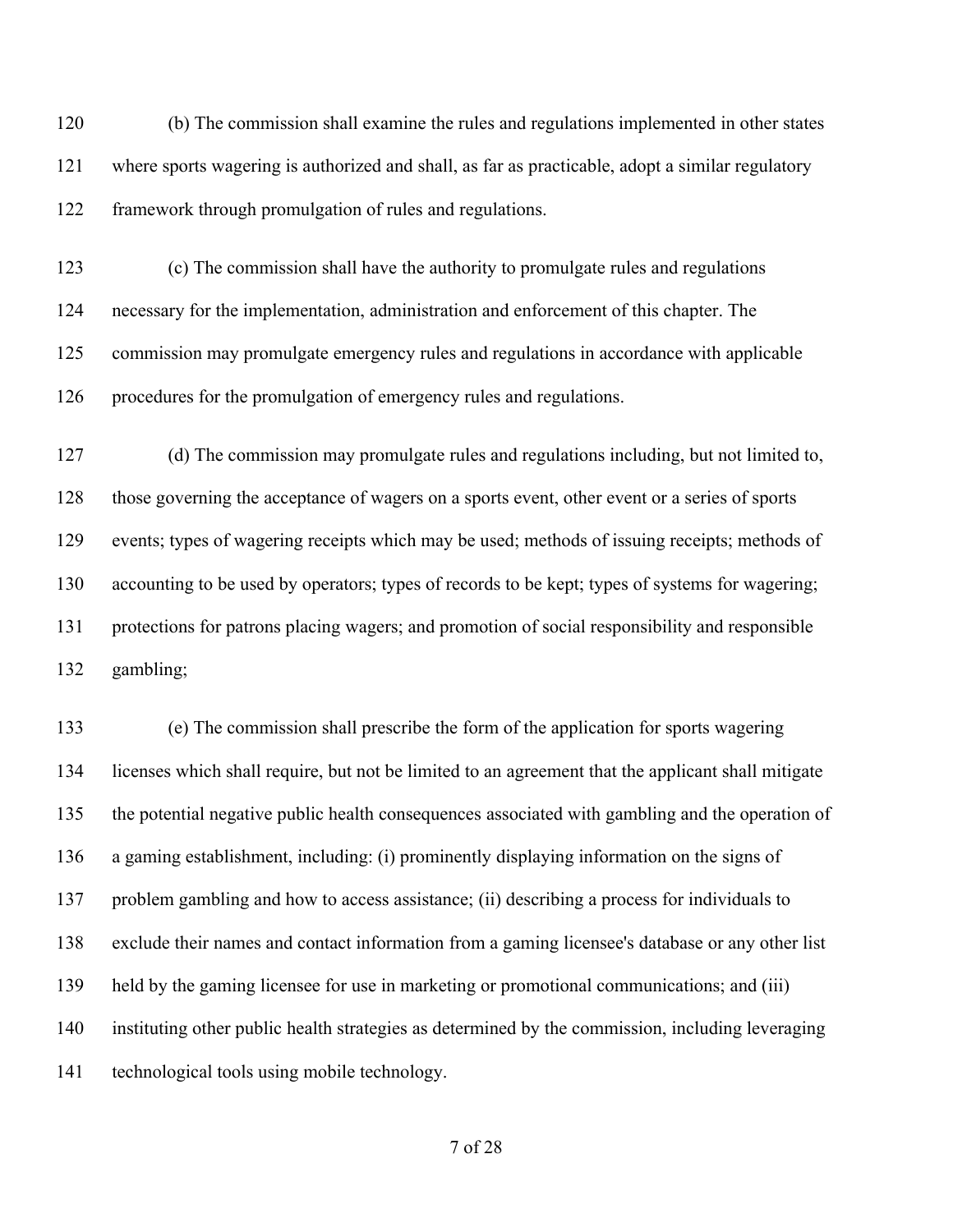(f) The commission shall determine the eligibility of a person to hold or continue to hold a license, shall issue all licenses and shall maintain a record of all licenses issued under this chapter. The commission may accept applications, evaluate qualifications of applicants, undertake initial review of licenses and issue temporary licenses upon the effective date of this chapter.

 (g) The commission shall levy and collect all fees, surcharges, civil penalties and taxes on adjusted gross sports wagering receipts imposed by this chapter, except as otherwise provided under this chapter.

 (h) The commission shall have the authority to enforce this chapter and any rule or regulation of the commission and may request that the attorney general bring an action to enforce this chapter or any rule or regulation of the commission by civil action or petition for injunctive relief.

 (i) The commission may hold hearings, administer oaths and issue subpoenas or subpoenas duces tecum in order to enforce this chapter and the rules and regulations of the commission.

 (j) The commission may exercise any other powers necessary to effectuate this chapter and the rules and regulations of the commission.

 (k) Any public records provided to the Commission by an applicant or licensee under this chapter that the Commission determines constitute a trade secret, or are competitively-sensitive or proprietary, and that the public disclosure of the record would be detrimental to or place said applicant or licensee at a competitive disadvantage, may be withheld from disclosure under section 10 of chapter 66.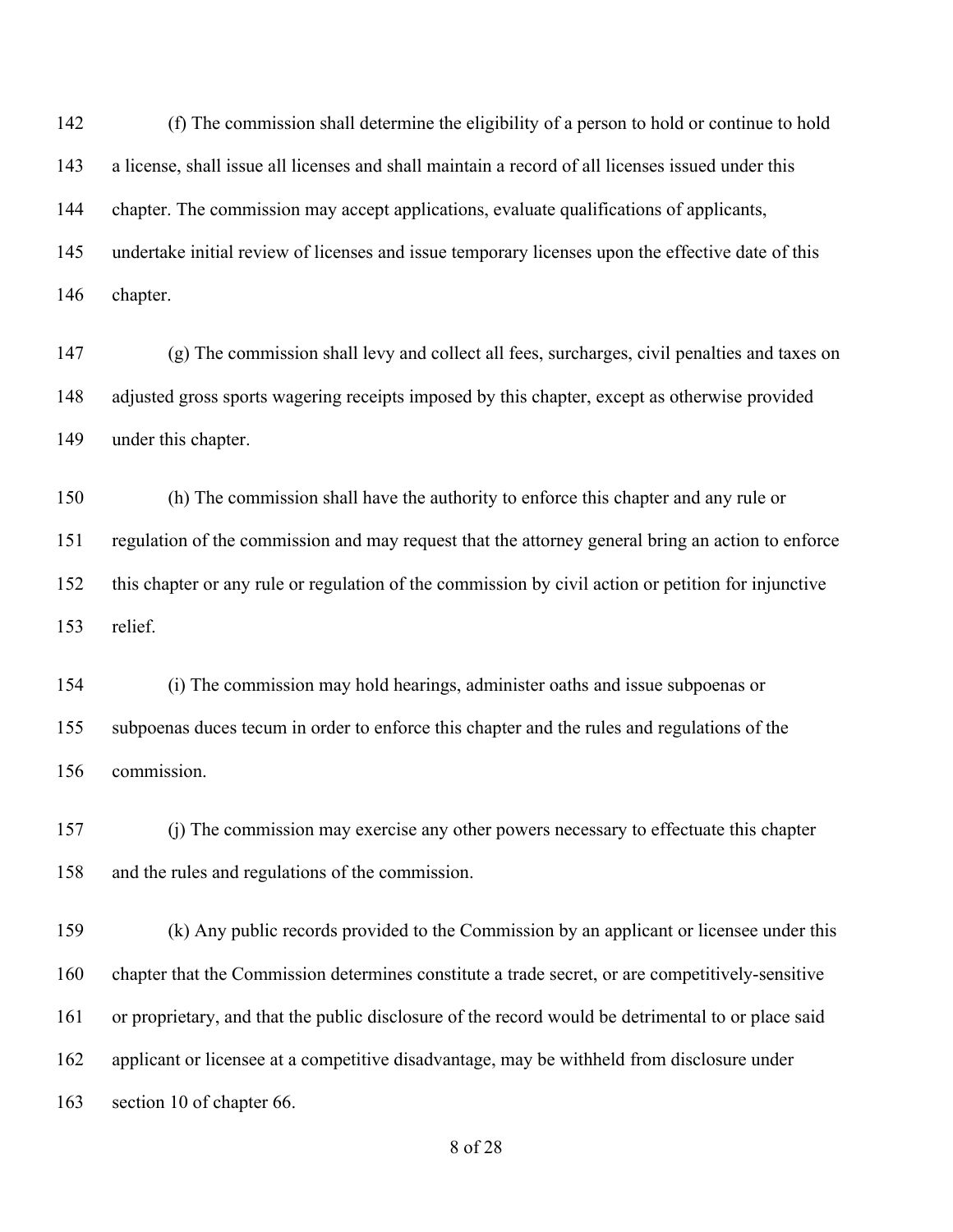Section 5. (a) No person shall engage in any activity in connection with sports wagering in the commonwealth unless all necessary licenses or temporary licenses have been obtained in accordance with this chapter and rules and regulations of the commission.

 (b) The commission shall not grant an operator license, other than a temporary license pursuant to subsection (c) of section 6, until it determines that each person who has control of the applicant meets all qualifications for licensure. The following persons are considered to have control of an applicant:

 (1) Each person who owns 10 per cent or more of a corporate applicant and who has the ability to control the activities of the corporate applicant; provided, however, that a bank or other licensed lending institution which holds a mortgage or other lien acquired in the ordinary course of business shall not be considered to have control of an applicant;

 (2) Each person who holds a beneficial or proprietary interest of 10 per cent or more of a non-corporate applicant's business operation and who has the ability to control the activities of the non-corporate applicant; and

 (3) At the commission's discretion, any executive, employee or agent having the power to exercise significant influence over decisions concerning the applicant's sports wagering operations in the commonwealth.

 (c) Each controlling person pursuant to subsection (b) shall submit to the commission an application in a form determined by the commission, and each such controlling person who is a natural person shall submit to the commission: (i) fingerprints for a national criminal records check by the department of the state police and the Federal Bureau of Investigation; and (ii) a signed authorization for the release of information by the department of the state police and the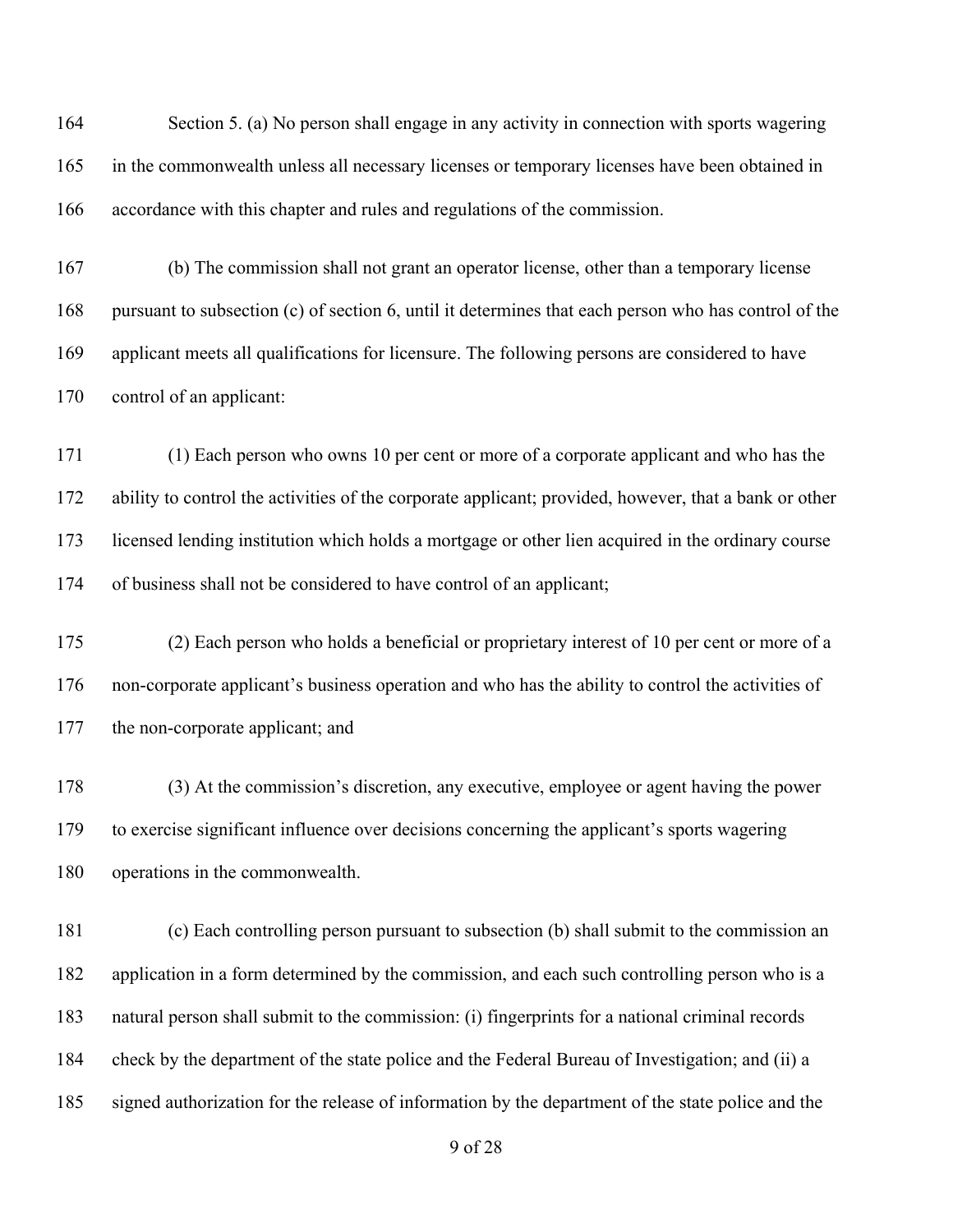Federal Bureau of Investigation; provided, however, that a controlling person who is a natural person that has submitted to a national criminal records check in any jurisdiction within the previous year shall not be required to submit to another national criminal records check if such person submits to the commission the results of such previous national criminal records check. Any applicant convicted of any disqualifying offense shall not be licensed.

 (d) Each person licensed under this chapter shall give the commission written notice within 30 days of any change to any material information provided in the application for a license or renewal.

 (e) No commission employee shall be an applicant for any license issued under this chapter.

 Section 6. (a) A licensed qualified gaming entity may operate sports wagering upon the approval of the commission.

 (b)(1) The commission shall issue a category 1 license to any holder of a gaming license, as defined in section 2 of chapter 23K, that meets the requirements of this chapter and the rules and regulations of the commission.

 (2) The commission shall issue a category 2 license to: (i) any holder of a license to conduct a racing meeting, as defined in section 1 of chapter 128A or to any person who was licensed as a grey hound or horse racing meeting licensee pursuant to said chapter 128 during the calendar year 2020 and conducts pari-mutuel wagering in accordance with applicable laws; or (ii) a live thoroughbred race track approved by the commission, provided that said licensee (A) operates a thoroughbred horse racing track with at least a 1 mile circumference; (B) has received approval from the New England Horsemen's Benevolent and Protective Association to conduct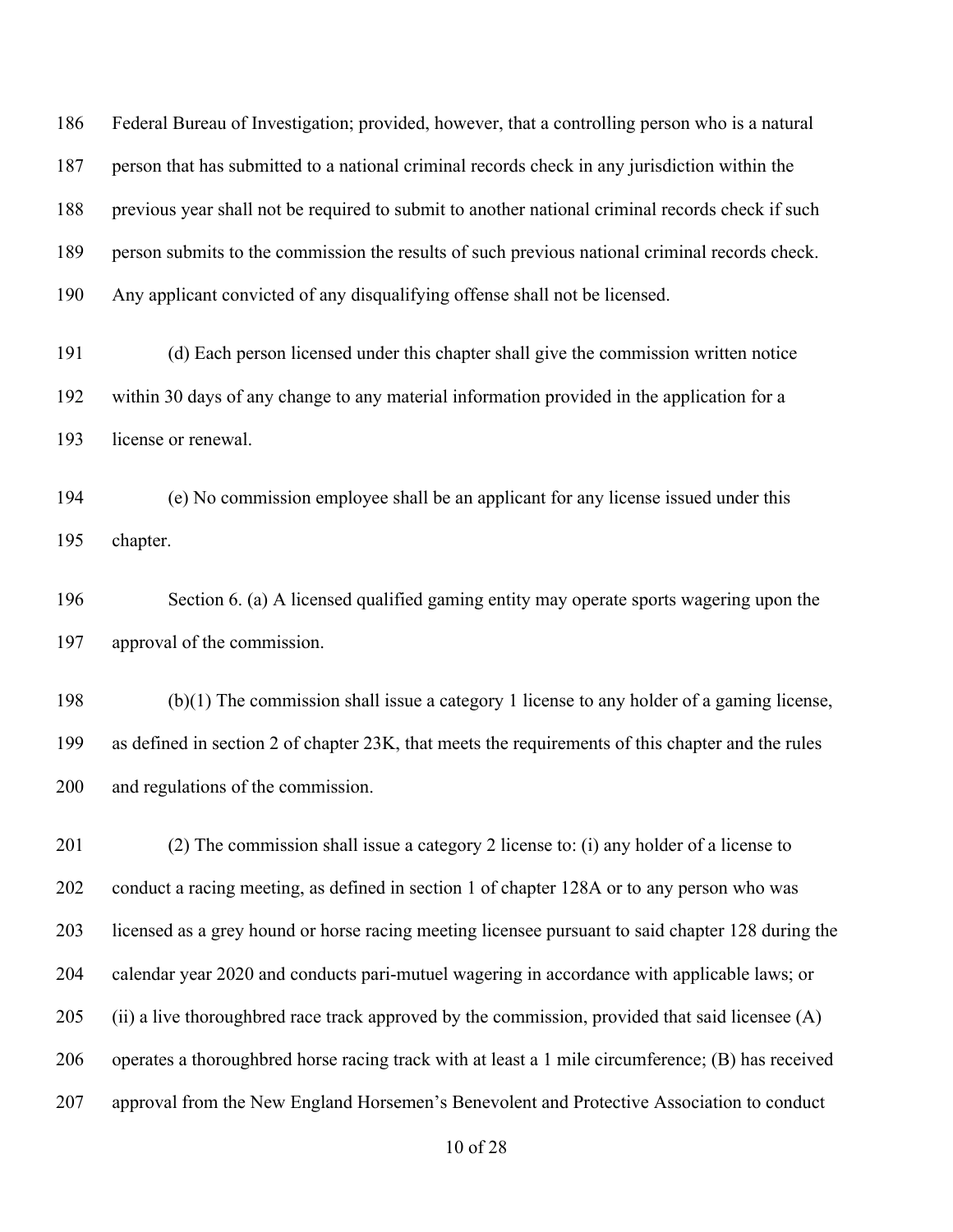sports wagering pursuant to this chapter; and (C) makes a capital investment of not less than 209 \$25,000,000 within 3 years after receiving a category 1 license and conducts at least ten race days per year; that meets the requirements of this chapter and the rules and regulations of the commission.

 (3) The commission shall issue a category 3 license to any entity that offers an interactive sports wagering platform and meets the requirements of this chapter and the rule and regulations of the commission.

 (4) All fees, surcharges, civil penalties and taxes collected by the Commission under this chapter shall revert to the General Fund unless otherwise specified.

 (c) Upon application by a qualified gaming entity and payment of a \$10,000,000 application fee, the commission shall grant an operator license to a qualified gaming entity that provides for the right to conduct sports wagering; provided, that the qualified gaming entity meets the requirements for licensure under this chapter and the rules and regulations of the commission. Such license shall be issued for a 5-year period, and may be renewed for 5-year periods upon payment of a \$1,250,000 renewal fee; provided, that an operator continues to meet all requirements under this chapter and the rules and regulations of the commission.

 (d) An operator shall submit to the commission such documentation or information as the commission may require demonstrating that the operator continues to meet the requirements of this chapter and the rules and regulations of the commission. An operator shall submit required documentation or information no later than 5 years after issuance of its operator license and every 5 years thereafter, or within lesser periods based on circumstances specified by the commission.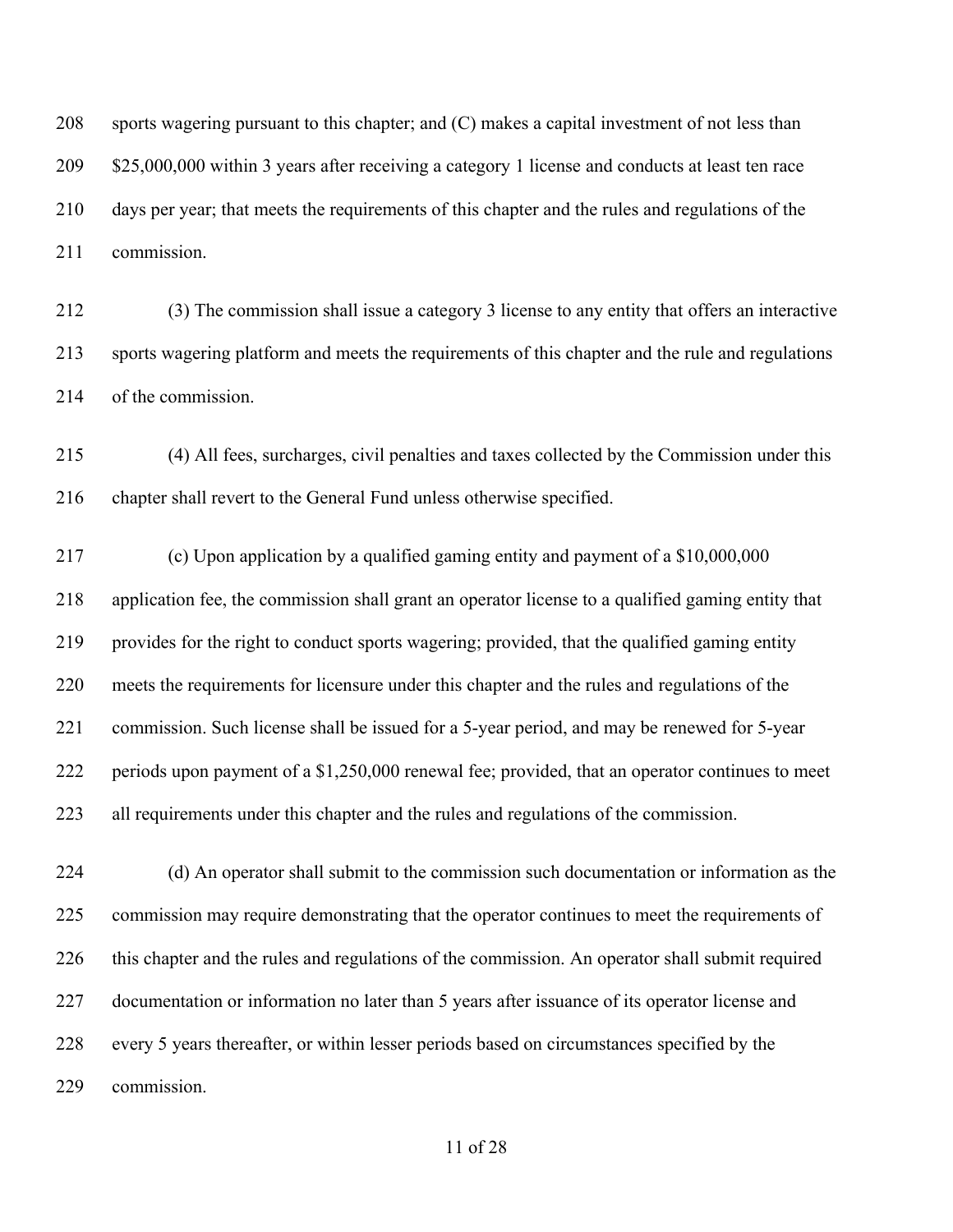(e) No licensee shall transfer a category 1, category 2, or category 3 license, or any direct or indirect interest in the license, without the majority approval of the commission. A person seeking to acquire a license through a transfer shall qualify and otherwise be determined by the commission to be eligible for licensure under this chapter. The commission may reject a license transfer or a transfer of interest in the license to an unsuitable person and may reject a proposed transfer that, in the opinion of the commission, would be disadvantageous to the interests of the commonwealth. The commission may promulgate regulations governing this process which may include assessment of a fee to reflect the cost associated with reviewing the proposed transfer.

 Section 7. (a) There shall be established and set up on the books of the Commonwealth a separate fund to be known as the Sports Wagering Control Fund. The Commission shall be the trustee of the fund and shall expend monies to finance operational activities of the Commission pertaining to sports wagering. Funds from subsections b through d shall be deposited in this Fund. The fund shall be credited any appropriations, bond proceeds or other monies authorized by the general court and specifically designated to be credited thereto, the proceeds of the assessments levied under this section unless otherwise specified, initial application fees for licenses issued under sections 8 and 9 and such additional funds as are subject to the direction and control of the commission. All available monies in the fund that are unexpended at the end of each fiscal year shall not revert to the General Fund and shall be available for expenditure in 248 the subsequent fiscal year.

 (b) The Commission shall establish fees for any investigation into a violation of this chapter or regulation promulgated hereunder by a sports wagering licensee to be paid by the sports wagering licensee including, but not limited to, billable hours by commission staff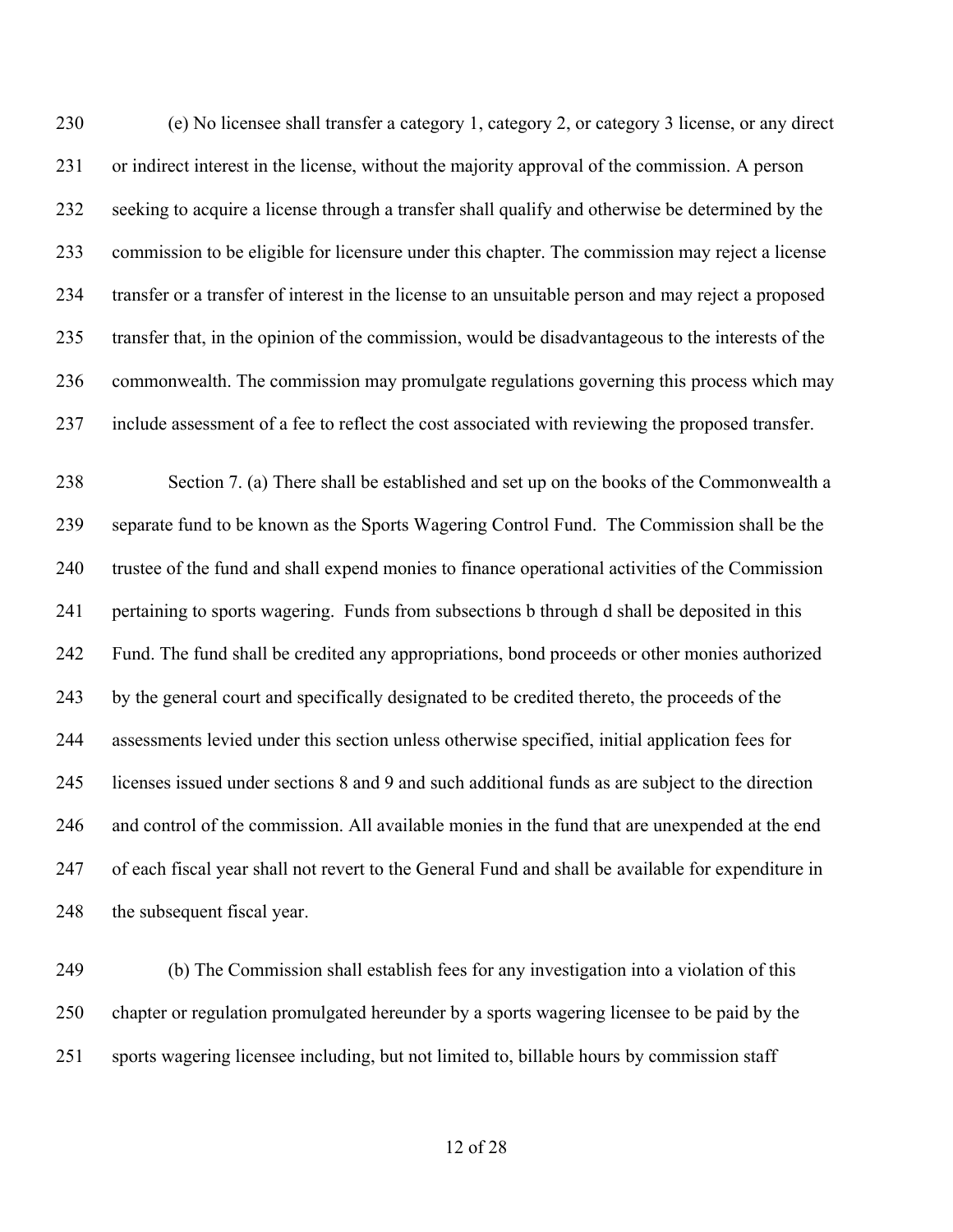involved in the investigation and the costs of services, equipment or other expenses that are incurred by the commission during the investigation.

 (c) Any remaining costs of the Commission necessary to maintain regulatory control over sports wagering licensees that are not covered by: (i) the fees set forth in subsection (a); (ii) any other fees assessed under this chapter; or (iii) any other designated sources of funding, shall be assessed annually on sports wagering licensees under this chapter in proportion to its share of the Commonwealth's total adjusted gross sports wagering receipts. Each sports wagering licensee shall pay the amount assessed against it within 30 days after the date of the notice of assessment from the commission.

261 (d) If the fees collected in subsections (b) and (c) exceed the cost required to maintain regulatory control, the surplus funds shall be credited in proportional shares against each sports wagering licensee's next assessment.

 (e) In addition to the fees collected under this section and any additional costs of the commission, the Commission shall also assess an annual fee of \$1,000,000 in shares to be determined by the Commission against each sports wagering licensee that is not a category 1 or category 2 gaming licensee as defined by MGL Chapter 23K for the costs of service and public health programs dedicated to addressing problems associated with compulsive gambling or other addiction services. Such assessed fees shall be deposited into the Public Health Trust Fund established in section 58 of Chapter 23K.

 Section 8. (a) An applicant for a sports wagering license shall pay to the commission a nonrefundable processing fee of \$100,000 to defray the costs associated with the processing of the application and investigation of the applicant; provided, however, that if the costs of the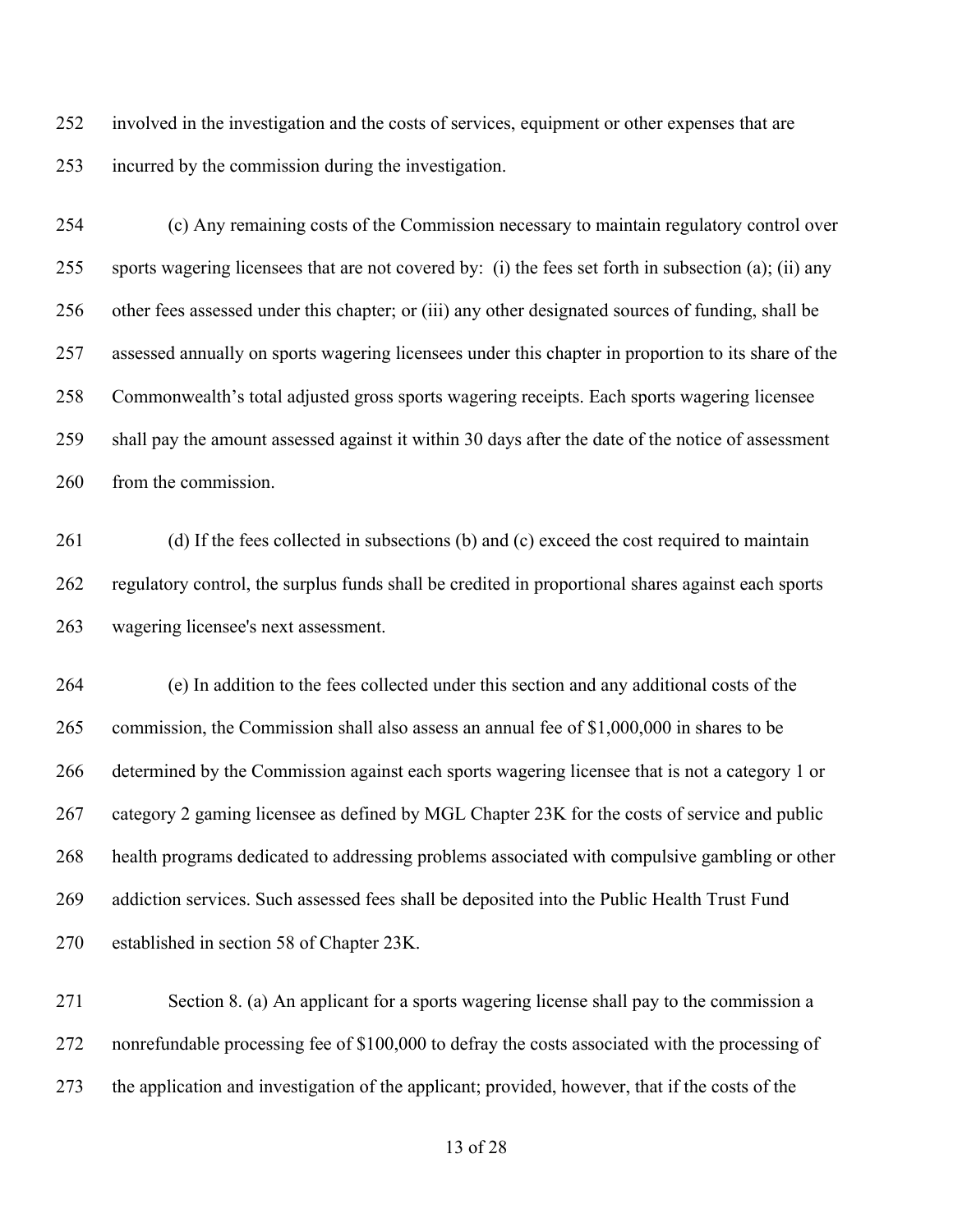investigation exceed the initial application fee, the applicant shall pay the additional amount to the commission within 30 days after notification of insufficient fees or the application shall be rejected.

 (b) All fees in this section shall be deposited into the Sports Wagering Control Fund established in section 7 of Chapter 23N.

 Section 9. (a) All persons employed by an operator to perform duties directly related to the operation of sports wagering in Massachusetts in a supervisory role shall maintain a valid occupational license issued by the commission. The commission shall issue such occupational license to a person who meets the requirements of this section.

 (b) An occupational license authorizes the licensee to be employed in the capacity designated by the commission while the license is active. The commission may establish, by rule or regulation, job classifications with different requirements based on the extent to which a particular job impacts, or has the potential to impact, the lawful operation of sports wagering.

 (c) An applicant for an occupational license shall submit any required application forms established by the commission and shall pay a nonrefundable application fee of \$100. An employer may pay an application fee on behalf of an applicant.

 (d) Each occupational license holder shall every 3 years pay to the commission a license fee of \$100 by March 1 and submit a renewal application on the form required by the commission. An employer may pay an application fee on behalf of the licensed employee.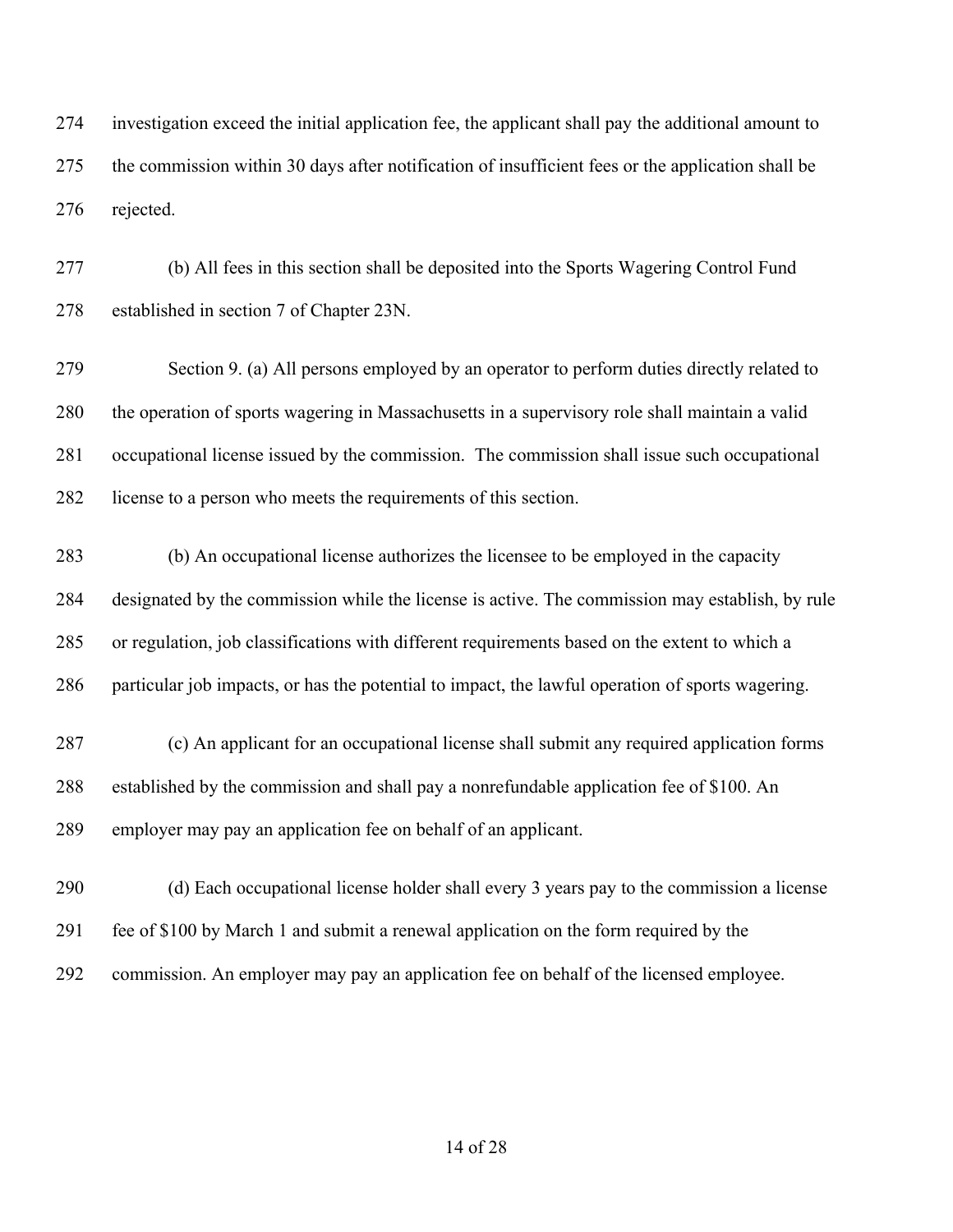Section 10. (a) For both operator and occupational licenses, the commission shall deny a license to any applicant, reprimand any licensee or suspend or revoke a license, if the applicant or licensee:

(1) has knowingly made a false statement of a material fact to the commission;

 (2) has had a license revoked by any governmental authority responsible for regulation of gaming activities;

 (3) has been convicted of a crime of moral turpitude, a gambling-related offense or a theft or fraud offense;

 (4) has not demonstrated to the satisfaction of the commission financial responsibility sufficient to adequately meet the requirements of the proposed enterprise; or

 (5) is not the true owner of the business or is not the sole owner and has not disclosed the existence or identity of other persons who have an ownership interest in the business.

 (b) The commission may deny, suspend or revoke an operator license or reprimand any licensee if the applicant or licensee has not met the requirements of this chapter.

 Section 11. (a) Each operator shall adopt comprehensive house rules for game play governing sports wagering transactions with its patrons. The house rules shall specify the amounts to be paid on winning wagers and the effect of sports event schedule changes. The commission shall approve house rules prior to implementation.

 (b) The house rules, together with any other information the commission deems appropriate, shall be accessible to any patrons of the sports wagering system. The operator shall make copies readily available to patrons.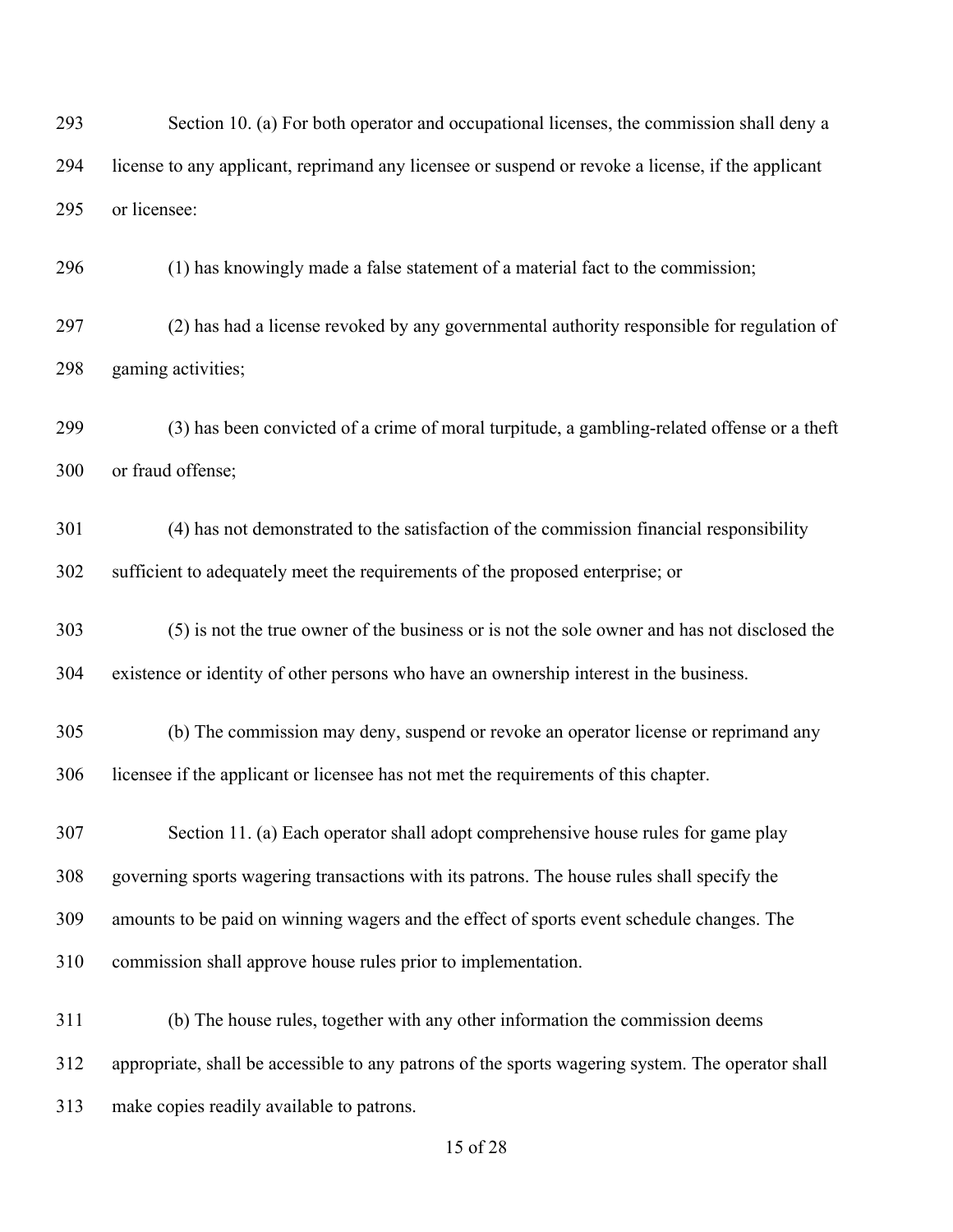| 314 | Section 12. (a) Sports wagering operators shall not offer or accept bets on injuries,             |
|-----|---------------------------------------------------------------------------------------------------|
| 315 | penalties, player discipline, or replay reviews and employ commercially reasonable methods to:    |
| 316 | (1) prohibit the operator, directors, officers, owners and employees of the operator, and         |
| 317 | any relative living in the same household as such persons, from placing bets with the operator;   |
| 318 | (2) prohibit athletes, coaches, referees, team owners, employees of a sports governing            |
| 319 | body or its member teams and player and referee union personnel from wagering on any sporting     |
| 320 | event of their sport's governing body; provided, that in determining which persons are excluded   |
| 321 | from placing wagers under this subsection, operators shall use lists of such persons that the     |
| 322 | sports governing body may provide to the commission;                                              |
| 323 | (3) prohibit any individual with access to non-public confidential information held by the        |
| 324 | operator from placing wagers with the operator;                                                   |
| 325 | (4) prohibit persons from placing wagers as agents or proxies for others; and                     |
| 326 | (5) maintain the security of wagering data, customer data and other confidential                  |
| 327 | information from unauthorized access and dissemination; provided, however, that nothing in this   |
| 328 | chapter shall preclude the use of internet or cloud-based hosting of such data and information or |
| 329 | disclosure as required by court order, other law or this chapter.                                 |
| 330 | (b) A sports governing body may submit to the commission in writing, by providing                 |
| 331 | notice in such form and manner as the commission may require, a request to restrict, limit or     |
| 332 | exclude a certain type, form or category of sports wagering with respect to sporting events of    |
| 333 | such body, if the sports governing body believes that such type, form or category of sports       |
| 334 | wagering with respect to sporting events of such body is contrary to public policy, unfair to     |
|     |                                                                                                   |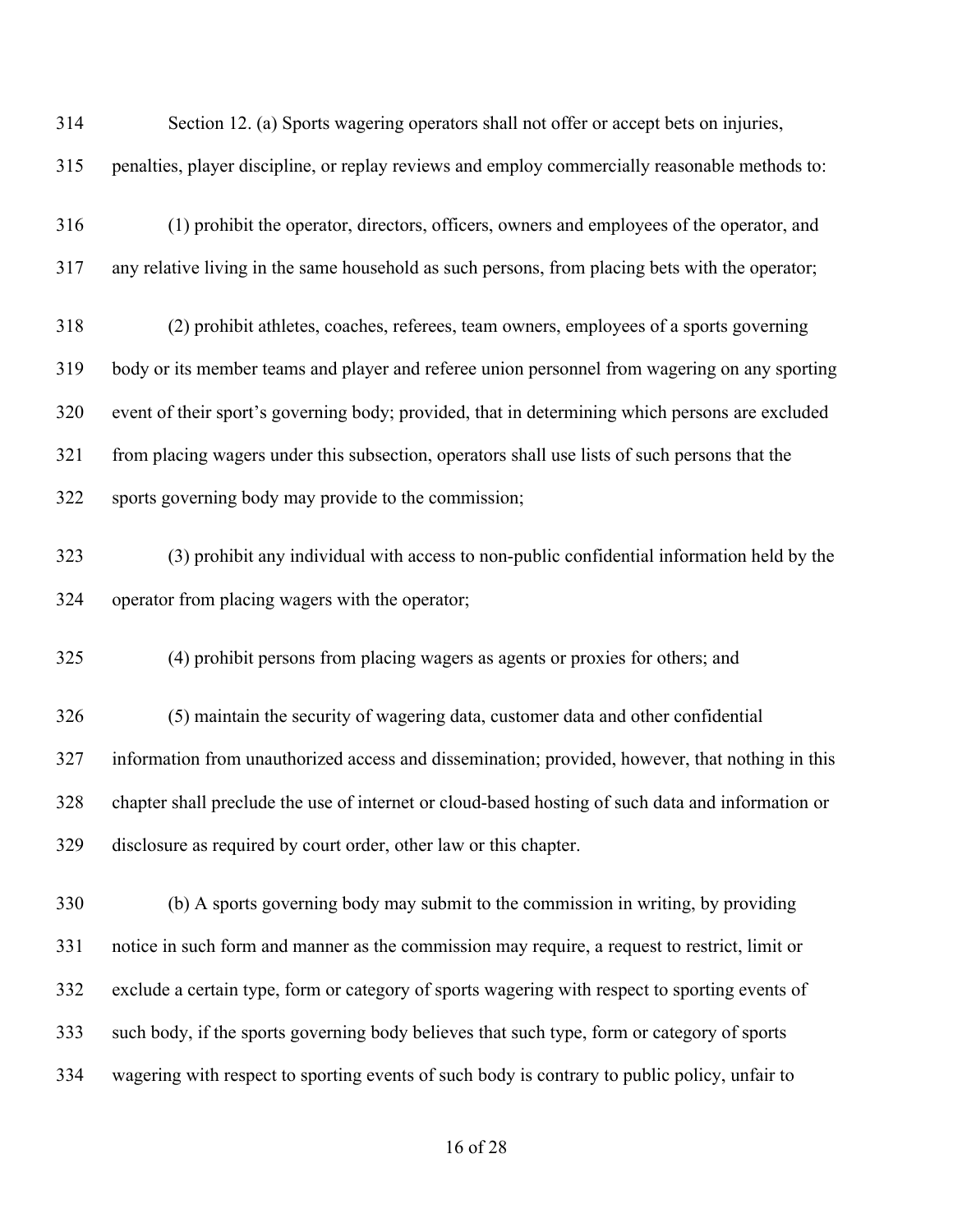consumers, or may undermine the integrity or perceived integrity of such body or sporting events of such body. The commission shall request comment from sports wagering operators on all such requests. After giving due consideration to all comments received, the commission shall, upon a demonstration of good cause from the requestor, grant the request. The commission shall respond to a request concerning a particular event before the start of the event, or if it is not feasible to respond before the start of the event, no later than 7 days after the request is made; provided, that if the commission determines that the requestor is more likely than not to prevail in successfully demonstrating good cause for its request, the commission may provisionally grant the request of the sports governing body until the commission makes a final determination as to whether the requestor has demonstrated good cause. Absent such a provisional grant by the commission, sports wagering operators may continue to offer sports wagering on sporting events that are the subject of such a request during the pendency of the consideration of the applicable request.

 (c) The commission shall designate a state law enforcement entity to have primary responsibility for conducting, or assisting the commission in conducting, investigations into abnormal betting activity, match fixing and other conduct that corrupts a betting outcome of a sporting event or events for purposes of financial gain.

 (d) The commission and sports wagering operators shall use commercially reasonable efforts to cooperate with investigations conducted by sports governing bodies or law enforcement agencies, including but not limited to, using commercially reasonable efforts to provide or facilitate the provision of anonymized account-level betting information and audio or video files relating to persons placing wagers. All disclosures under this section are subject to the obligation of a sports wagering operator to comply with all federal, state and local laws and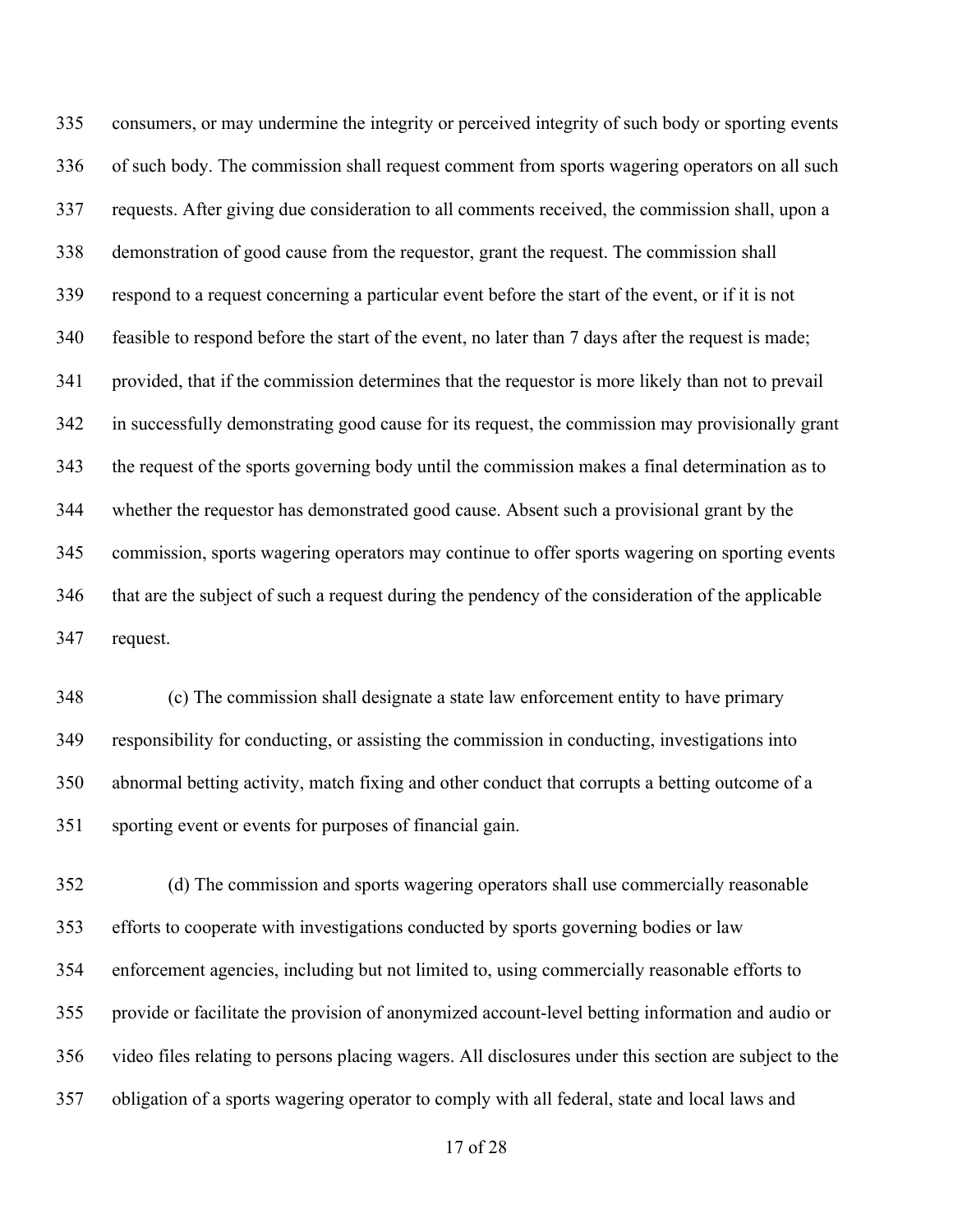regulations, including but not limited to, laws and regulations relating to privacy and personally identifiable information.

 (e) Sports wagering operators shall immediately report to the commission any information relating to:

 (1) criminal or disciplinary proceedings commenced against the sports wagering operator in connection with its operations;

 (2) abnormal betting activity or patterns that may indicate a concern with the integrity of a sporting event or events;

 (3) any potential breach of the internal rules and codes of conduct pertaining to sports wagering of a relevant sports governing body;

 (4) any other conduct that corrupts a betting outcome of a sporting event or events for purposes of financial gain, including match fixing; and

 (5) suspicious or illegal wagering activities, including use of funds derived from illegal activity, wagers to conceal or launder funds derived from illegal activity, using agents to place wagers and using false identification.

 Sports wagering operators shall immediately report information relating to conduct described in paragraphs (2), (3) and (4) of this subsection to the relevant sports governing body.

 (f) The commission and sports wagering operators shall maintain the confidentiality of information provided by a sports governing body for purposes of investigating or preventing the conduct described in paragraphs (2), (3) and (4) of subsection (e), unless disclosure is required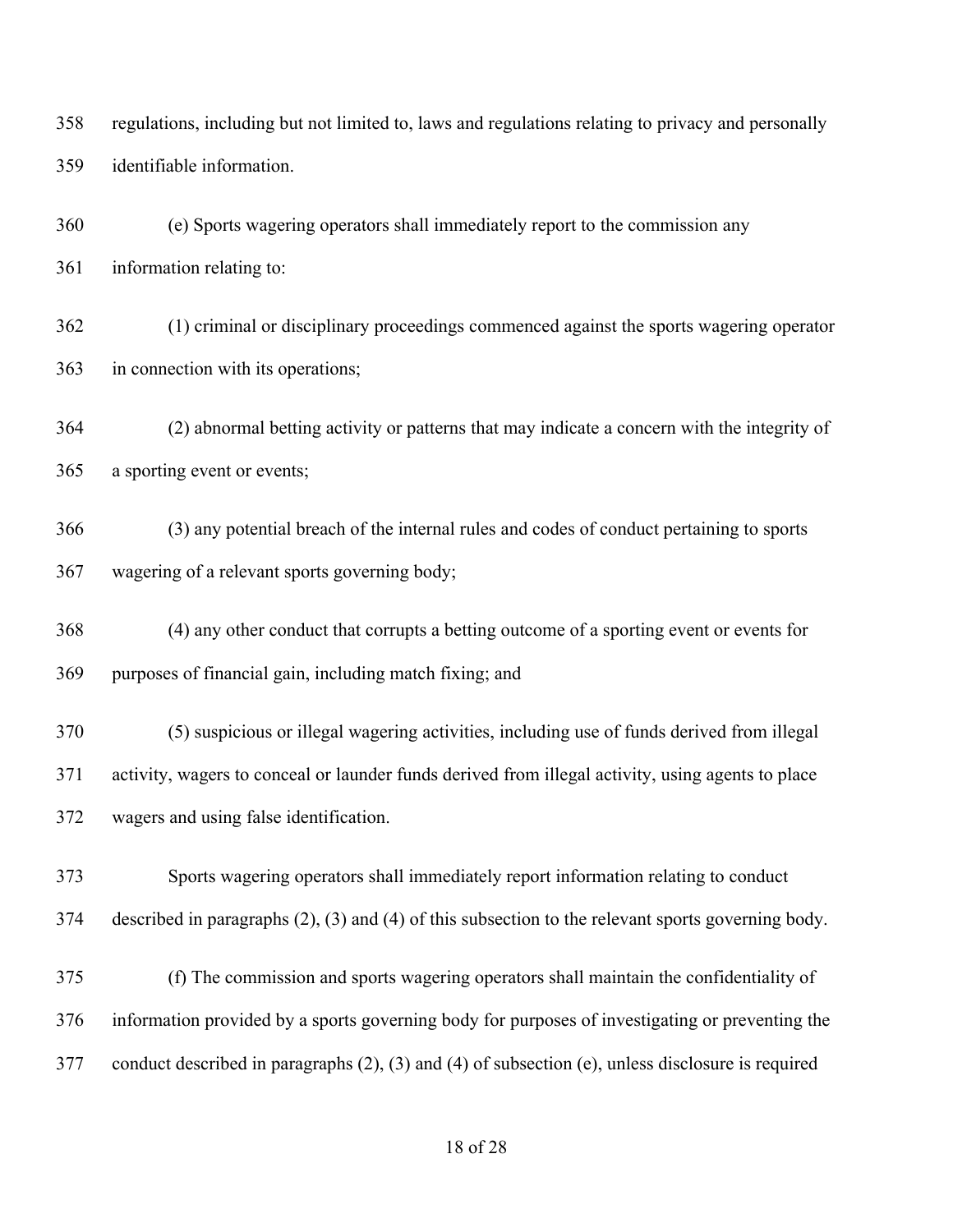by this chapter, the commission, other law or court order or unless the sports governing body consents to disclosure.

 (g) With respect to any information provided by a sports wagering operator to a sports governing body relating to conduct described in paragraphs (2), (3) and (4) of subsection (e), a sports governing body:

 (1) shall only use such information for integrity purposes and shall not use the information for any commercial or other purpose; and

 (2) shall maintain the confidentiality of such information, unless disclosure is required by this chapter, the commission, other law or court order or unless the sports wagering operator consents to disclosure; provided, that the sports governing body may make disclosures necessary to conduct and resolve integrity-related investigations and may publicly disclose such information if required by its integrity policies or if deemed by the sports governing body in its reasonable judgment to be necessary to maintain the actual or perceived integrity of its sporting events, and subject in all cases to the sports governing body's compliance with federal, state and local laws and regulations, including but not limited to, laws and regulations relating to privacy and personally identifiable information. Prior to any such public disclosure that would identify the sports wagering operator by name, the sports governing body shall provide such sports wagering operator with notice of such disclosure and an opportunity to object to such disclosure.

 (h) Sports wagering operators shall maintain records of all wagers placed by its patrons, including personally identifiable information of the patron, amount and type of the bet, the time the bet was placed, the location of the bet, including the IP address if applicable, the outcome of the bet and records of abnormal betting activity for 3 years after a sporting event occurs and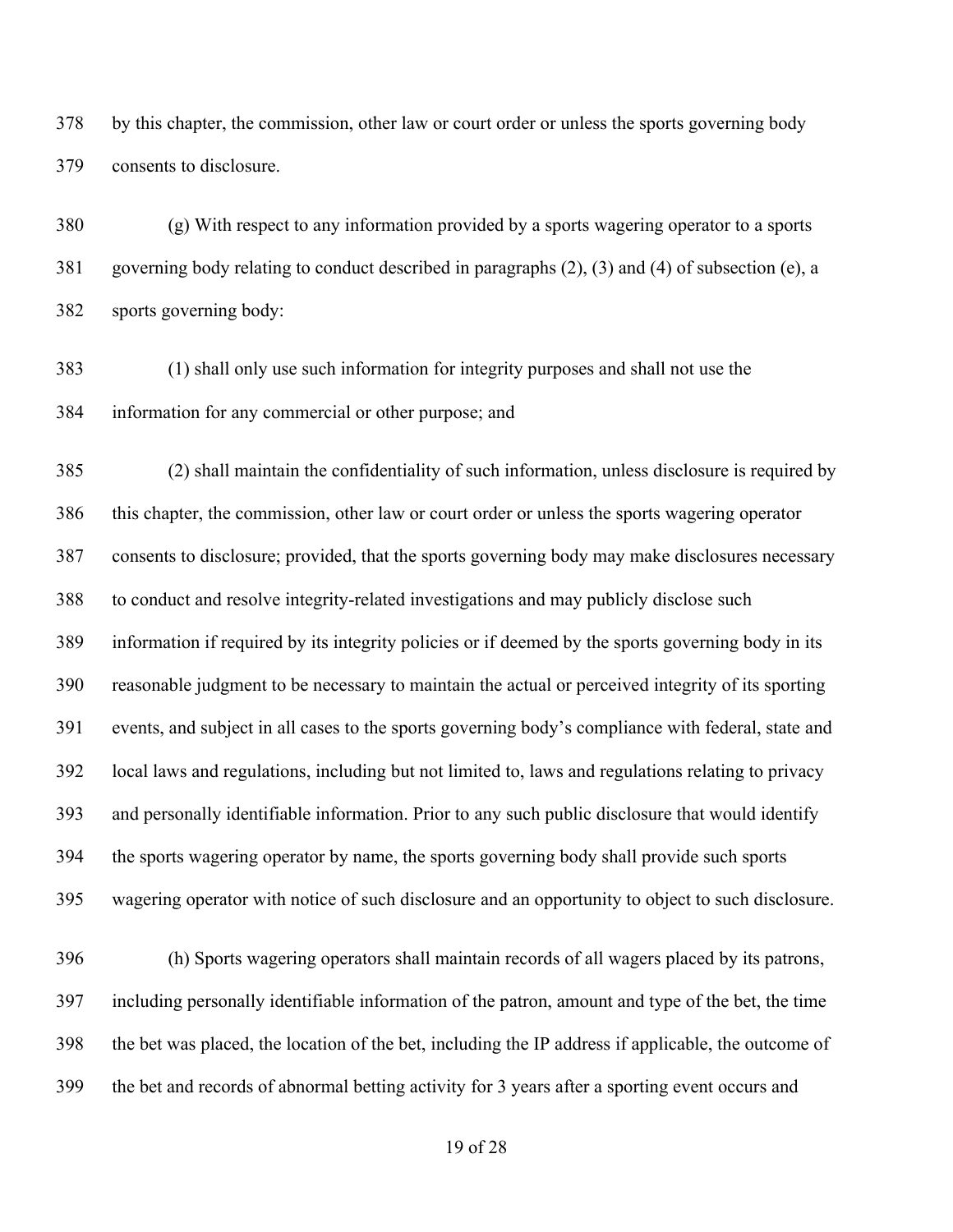video camera recordings in the case of in-person wagers for at least 1 year after a sporting event occurs, and shall make such data available for inspection upon request of the commission or as required by court order.

 (i) A sports wagering operator shall use commercially reasonable efforts to maintain in real time and at the account level, anonymized information for each patron, including the amount and type of bet, the time the bet was placed, the location of the bet, including the IP address if applicable, the outcome of the bet and records of abnormal betting activity. The commission may request such information in the form and manner as it requires. Nothing in this section shall require a sports wagering operator to provide any information prohibited by federal, state or local laws or regulations, including but not limited to, laws and regulations relating to privacy and personally identifiable information.

 (j) If a sports governing body has notified the commission and demonstrated a need for access to the information described in subsection (i) for wagers placed on sporting events of such sports governing body for integrity monitoring purposes, and demonstrated the capability to use such data for the purpose of effectively monitoring the integrity of sporting events of such sports governing body, a sports wagering operator shall share, in a commercially reasonable frequency, form and manner, with the sports governing body or its designee the same information the sports wagering operator is required to maintain under subsection (i) with respect to sports wagers on sporting events of such sports governing body. A sports governing body and its designee shall only use information received under this section for integrity-monitoring purposes and shall not use information received under this section for any commercial or other purpose. Nothing in this section shall require a sports wagering operator to provide any information that is prohibited by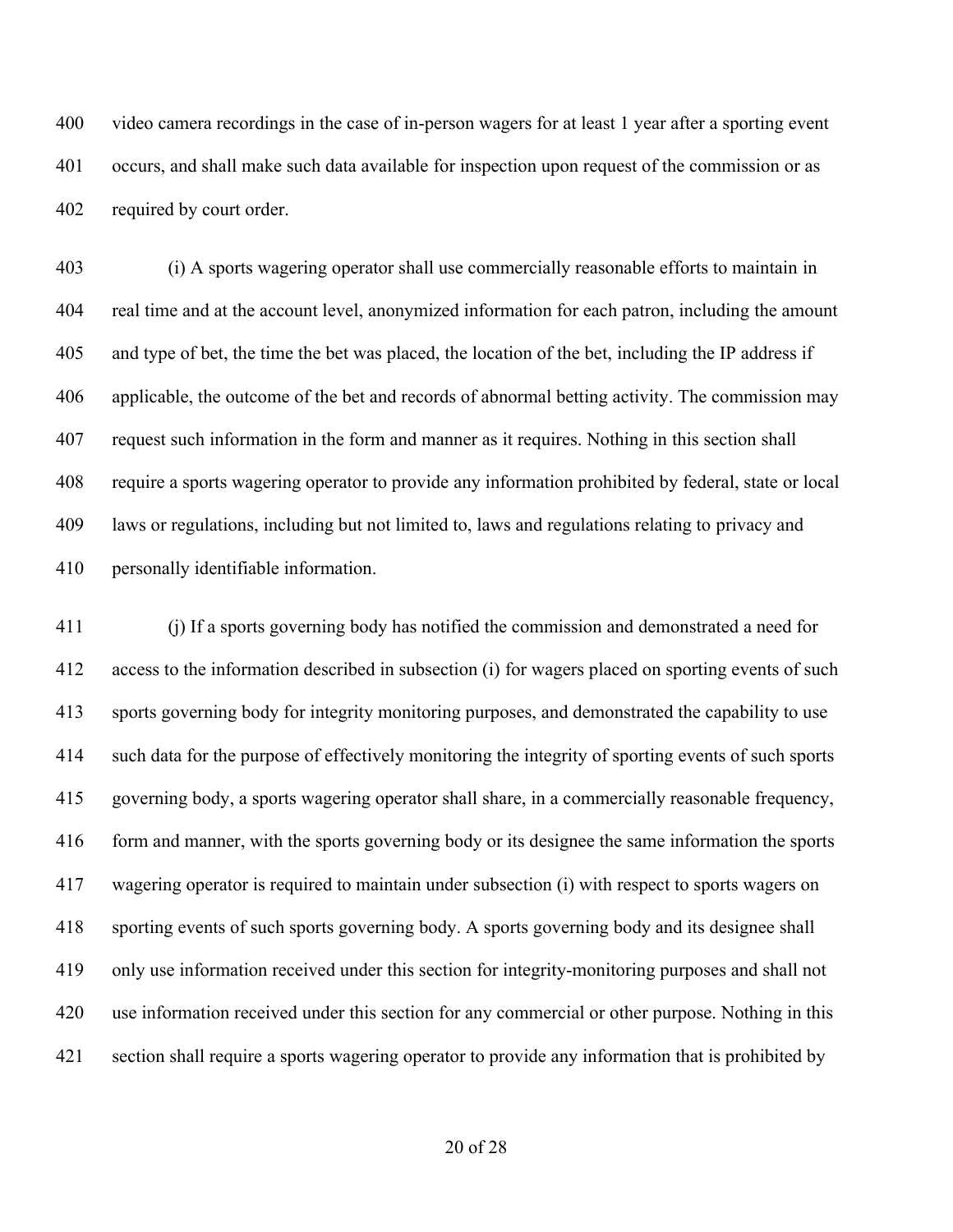federal, state or local laws or regulations, including but not limited to, laws and regulations relating to privacy and personally identifiable information.

 (k) A sports wagering operator shall conduct a background check on each newly hired employee, and a single background check on any employee hired prior to the effective date of this act. Background checks shall search for criminal history, charges or convictions involving corruption or manipulation of sporting events and association with organized crime.

Section 13. (a) All operators licensed under this chapter to conduct sports wagering shall:

 (1) employ a monitoring system utilizing software to identify irregularities in volume or changes in odds that could signal suspicious activities and promptly report such information to the commission for further investigation. System requirements and specifications shall be developed according to industry standards and implemented by the commission as part of the minimum internal control standards;

 (2) promptly report to the commission any facts or circumstances related to the operation of a sports wagering licensee which constitute a violation of state or federal law and promptly report to the appropriate state or federal authorities any suspicious betting over a threshold set by the operator that has been approved by the commission;

 (3) conduct all sports wagering activities and functions in a manner that does not pose a threat to the public health, safety or welfare of the residents of the commonwealth;

(4) keep current in all payments and obligations to the commission;

 (5) prevent any person from tampering with or interfering with the operation of any sports wagering;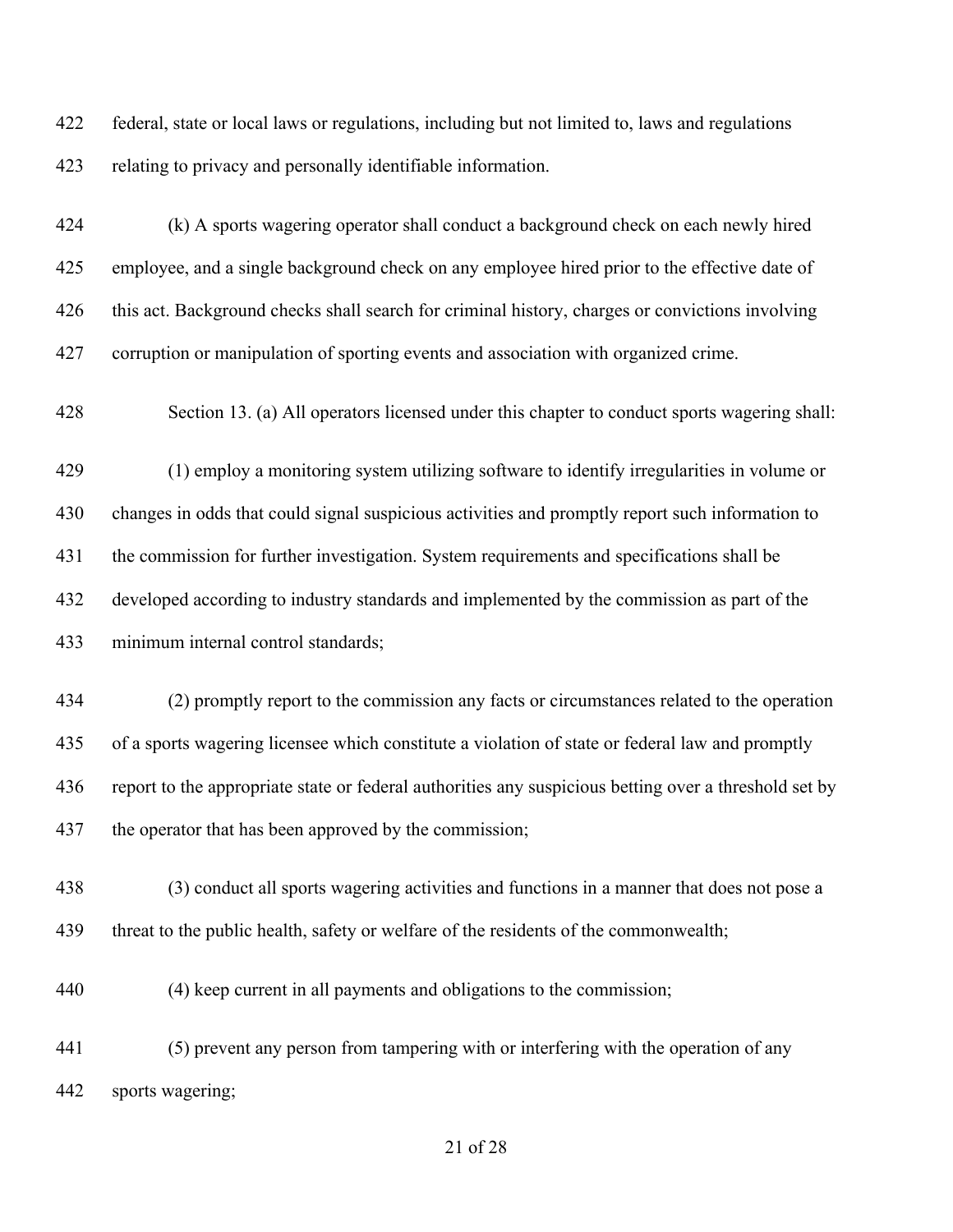(6) ensure that mobile sports wagering occurs only using a commission-approved mobile application or other digital platform to accept wagers initiated within the commonwealth;

 (7) maintain sufficient cash and other supplies to conduct sports wagering at all times; and

 (8) maintain daily records showing the gross sports wagering receipts and adjusted gross sports wagering receipts of the licensee from sports wagering and shall timely file with the commission any additional reports required by rule, regulation or this chapter.

(b) Sports wagering operators may use any data source for determining:

(1) the results of any and all tier 1 sports wagers on any and all sporting events; and

 (2) the results of any and all tier 2 sports wagers on sporting events of an organization that is not headquartered in the United States.

 (c) A sports governing body may notify the commission that it desires sports wagering operators to use official league data to settle tier 2 sports wagers on sporting events of such sports governing body. Such notification shall be made in the form and manner as the commission may require. Within 5 days of receipt of such notification, the commission shall notify each sports wagering operator of the requirement to use official league data to settle tier 2 sports wagers. If a sports governing body does not notify the commission of its desire to supply official league data, a sports wagering operator is not required to use official league data for determining the results of tier 2 sports wagers on sporting events of such sports governing body.

 (d) Within 30 days of the commission notifying a sport wagering operator of the requirement to use official league data to settle tier 2 sports wagers pursuant to subsection (c), or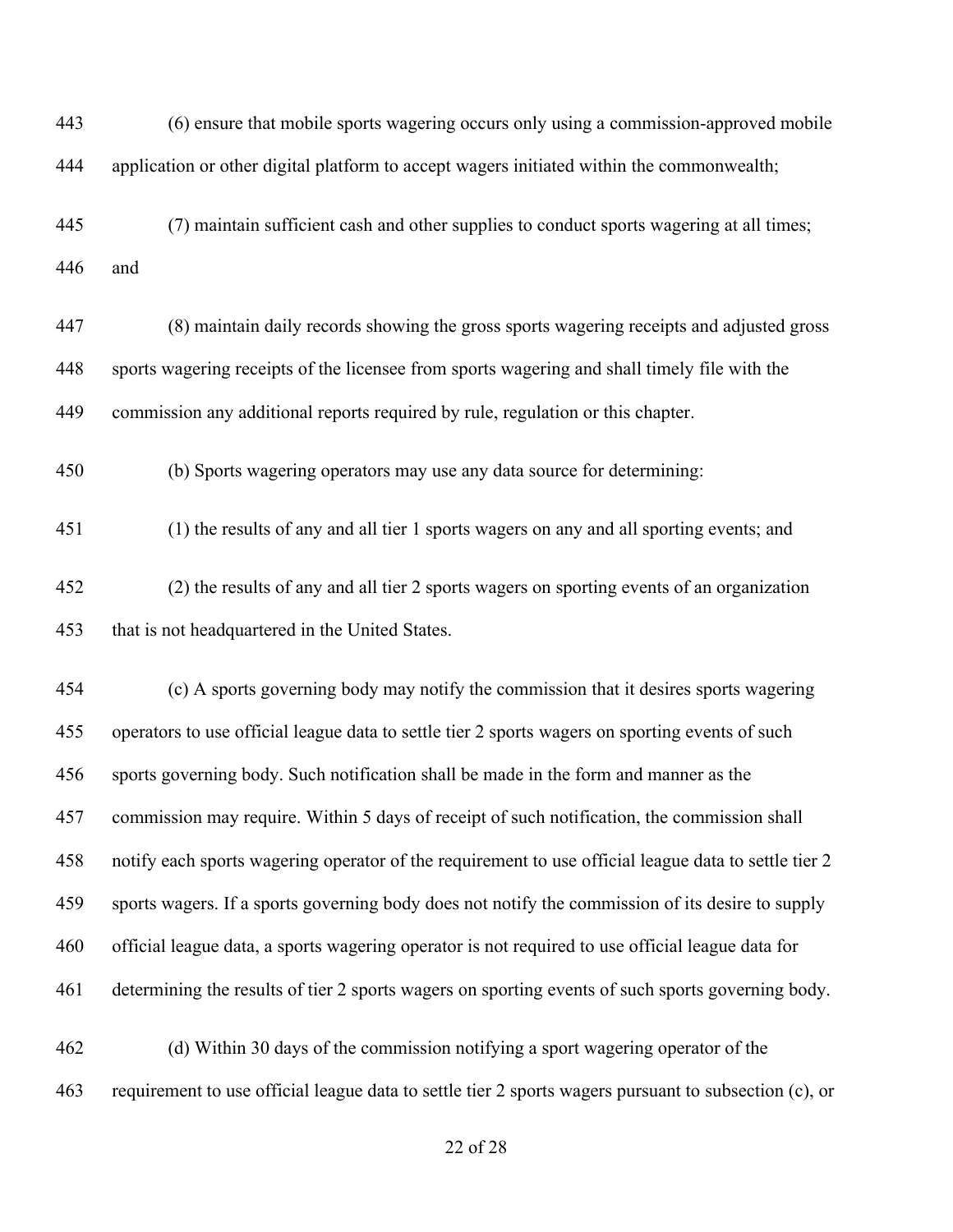such longer period as may be agreed between the sports governing body and the applicable sports wagering operator, a sports wagering operator shall use only official league data to determine the results of tier 2 sports wagers on sporting events of that sports governing body, unless:

 (1) the sports governing body or its designee cannot provide a feed of official league data to determine the results of a particular type of tier 2 sports wager, in which case a sports wagering operator is not required to use official league data for determining the results of the applicable tier 2 sports wager until such time a data feed becomes available from the sports governing body on commercially reasonable terms and conditions; or

 (2) a sports wagering operator can demonstrate to the commission that the sports governing body or its designee will not provide a feed of official league data to the sports wagering operator on commercially reasonable terms and conditions.

 (e) The following is a nonexclusive list of other factors the commission may consider in evaluating whether official league data is offered on commercially reasonable terms conditions for purposes of paragraphs (1) and (2) of subsection (d) above, provided that no single factor on its own will be deemed evidence that official league data is being offered on terms that are not commercially reasonable:

 (1) the availability of official league data to a sports wagering operator from more than 1 authorized source;

 (2) market information regarding the purchase by sports wagering operators of the same or comparable data (provided that such data is secured and used lawfully, without violating the terms of any valid applicable license or other agreement) from any authorized source including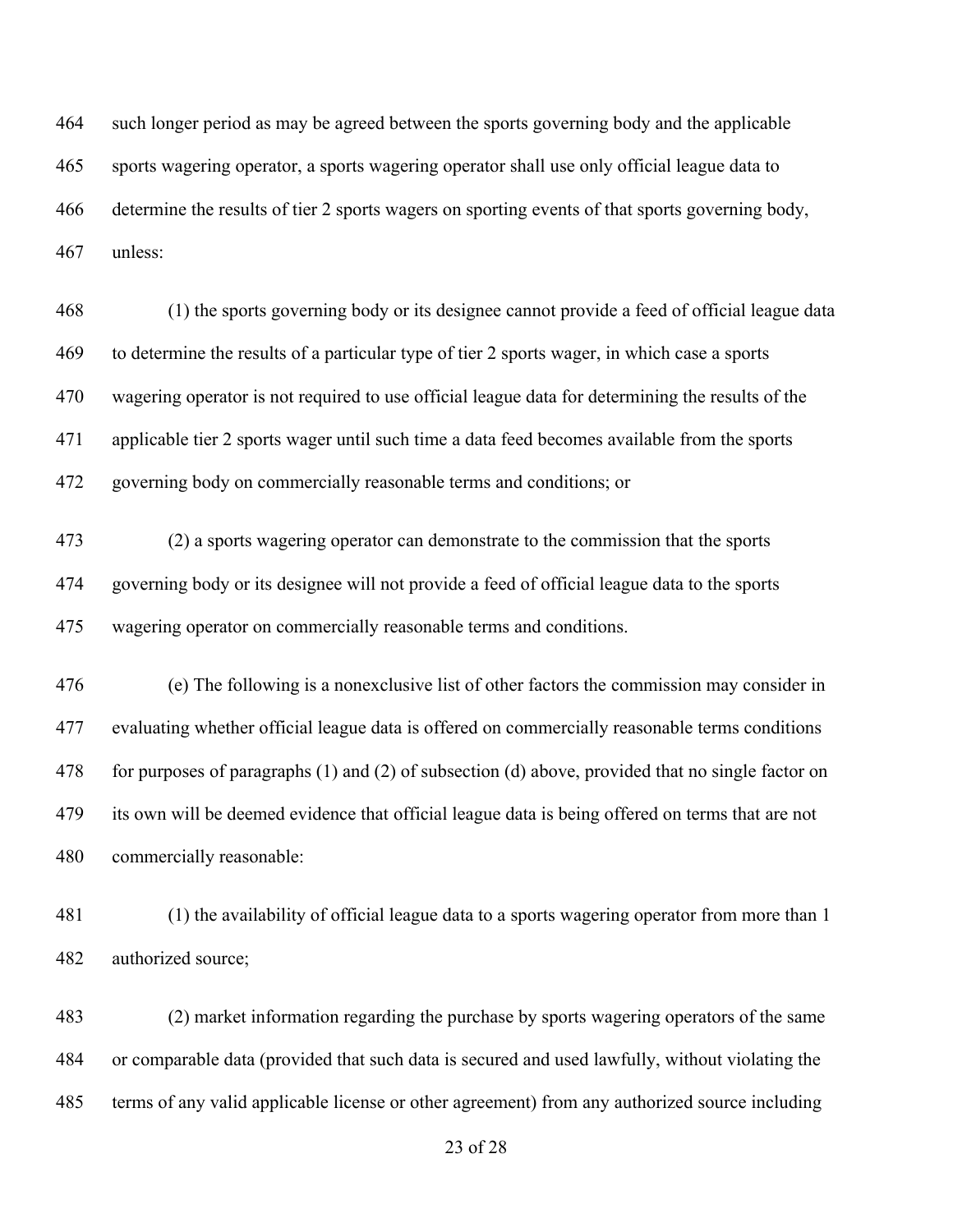sports governing bodies or their designees for the purpose of settling sports wagers in the commonwealth and other jurisdictions;

 (3) the nature and quantity of data, including and without limitation its speed, quality and 489 the complexity of the process used for collecting such data; and

 (4) the extent to which a sports governing body or its designee has made data used to settle tier 2 wagers available to sports wagering operators and any terms and conditions relating to the use of that data.

 (f) Notwithstanding anything to the contrary set forth herein, including but not limited to, subsection (d), during the pendency of the determination of the commission as to whether a sports governing body or its designee may provide official league data on commercially reasonable terms, a sports wagering operator may use any data source to determine the results of tier 2 sports wagers. The determination shall be made within 60 days of the sports wagering operator notifying the commission that it requests to demonstrate that the sports governing body or its designee will not provide a feed of official league data to the sports wagering operator on commercially reasonable terms.

 (g) A sports governing body may enter into commercial agreements with a sports wagering operator or other entity in which such sports governing body may share in the amount bet or revenues derived from sports wagering on sporting events of such sports governing body. A sports governing body shall not be required to obtain a license or any other approval from the commission to lawfully accept such amounts or revenues.

 Section 14. (a) Holders of category 1 and category 2 licenses may accept wagers on sports events and other events authorized under this chapter in person at authorized facilities.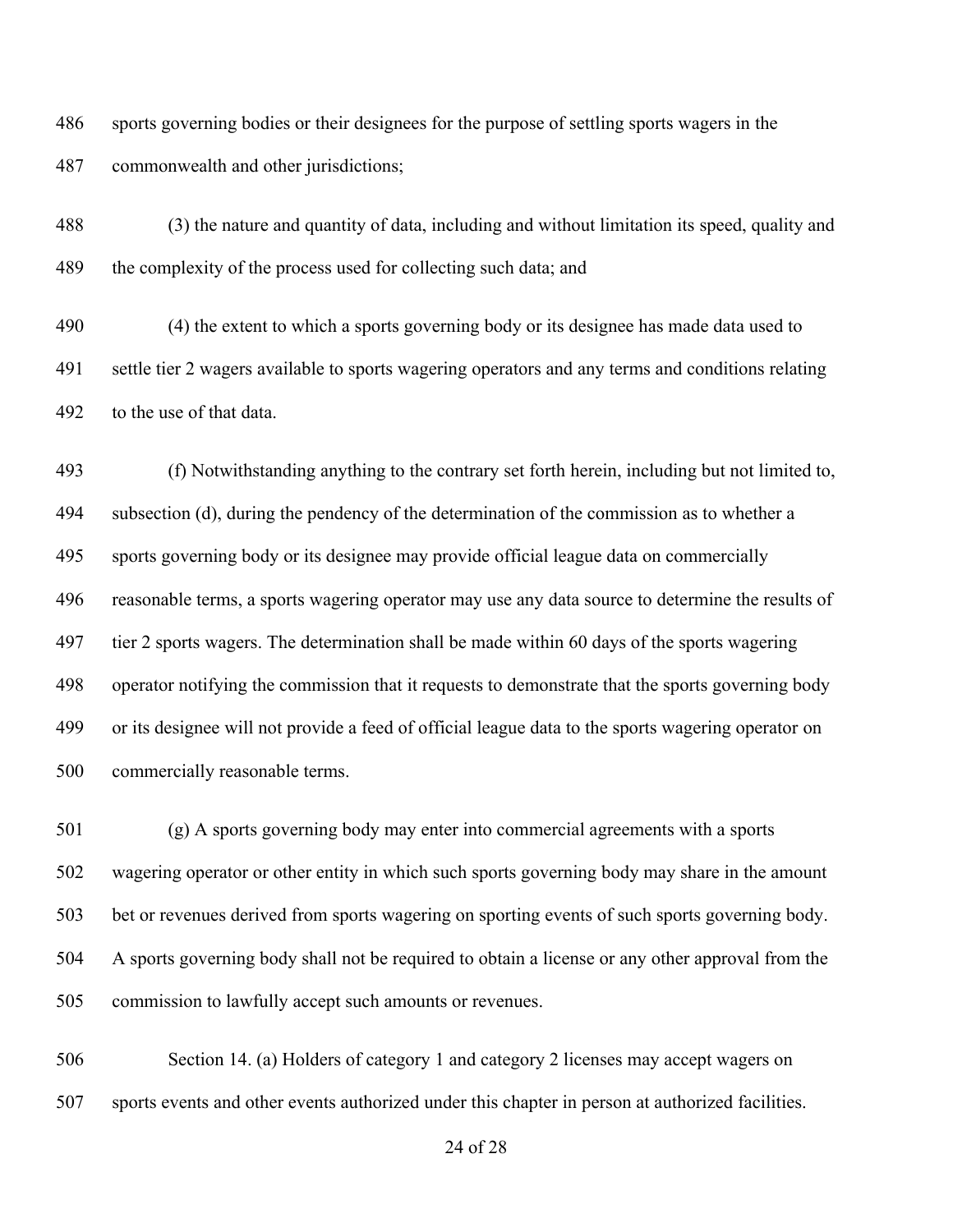(b) Holders of category 1, category 2 and category 3 licenses may accept wagers on sports events and other events authorized under this chapter from individuals physically located within the commonwealth using mobile applications or digital platforms approved by the commission, through the patron's sports wagering account. The branding for each mobile application or digital platform shall be determined by the operator. All bets authorized under this section must be initiated, received and otherwise made within the commonwealth. Consistent with the intent of the federal Unlawful Internet Gambling Enforcement Act of 2006, 31 U.S.C. section 5361 to 5367, inclusive, the intermediate routing of electronic data related to a lawful intrastate wager authorized under this chapter shall not determine the location or locations in which the wager is initiated, received or otherwise made.

 (c) An operator may accept wagers placed by other operators, and may place wagers with other operators; provided, that any operator that places a wager with another operator shall inform the operator accepting the wager that the wager is being placed by an operator and shall disclose its identity.

(d) A person placing a wager shall be at least 21 years of age.

 (e)(1) The commission or operator may ban any person from participating in the play or operation of any sports wagering consistent with rules and regulations promulgated by the commission. A list of all excluded patrons shall be kept by the commission and provided to each licensee, and no patron on the exclusion list shall be permitted to conduct sports wagering under this chapter.

 (2) The commission shall establish a list of self-excluded persons from sports wagering. A person may request such person's name to be placed on the list of self-excluded persons by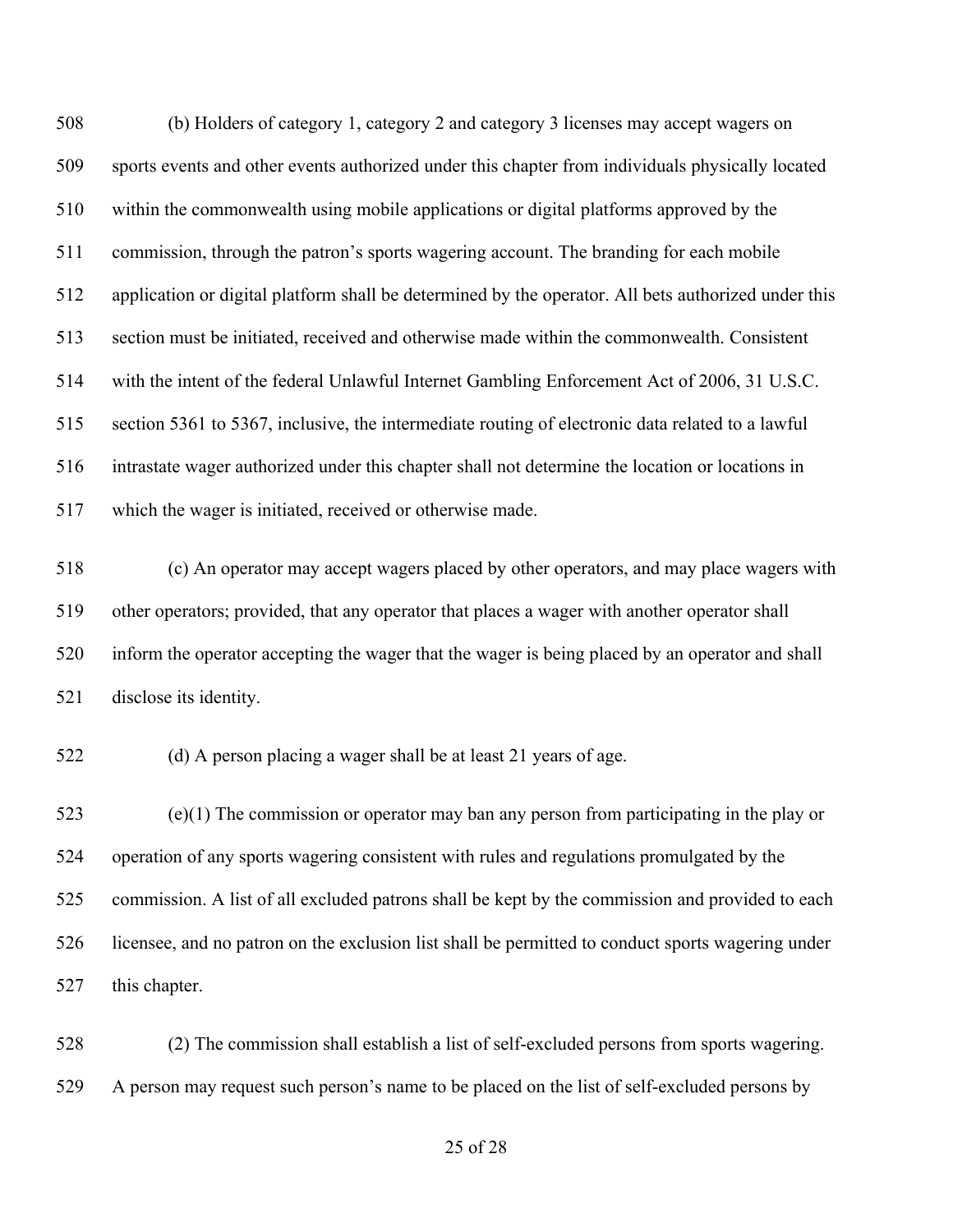filing a statement with the commission acknowledging that the person is a problem gambler and by agreeing that, during any period of voluntary exclusion, the person shall not collect any winnings or recover any losses resulting from any sports wagering. The commission shall adopt further regulations for the self-excluded persons list including procedures for placement, removal and transmittal of such list to sports wagering operators. The commission may revoke, limit, condition, suspend or fine a sports wagering operator if the operator knowingly or recklessly fails to exclude or eject from its premises any person placed on the list of self-excluded persons.

 (f) No licensed employee may place a sports wager through any mobile application or digital platform owned or operated by their employer.

 (g) No licensed employee may place a sports wager at any facility owned or operated by their employer.

 (h) Sections 24, 24A and 27 of chapter 10 of the General Laws shall not apply to an operator conducting sports wagering in accordance with this chapter.

 Section 15. (a)(1) For the privilege of holding a license to operate sports wagering under this chapter, the commonwealth shall impose and collect an excise equal to 15 per cent of the operator's adjusted gross sports wagering receipts from the operation of sports wagering, hereinafter "privilege tax". The accrual method of accounting shall be used for purposes of calculating the amount of the tax owed by the licensee.

 (b)(1) The tax levied and collected pursuant to paragraph (1) of subsection (a) shall be due and payable to the commission in monthly installments on or before the 15th calendar day following the calendar month in which the adjusted gross sports wagering receipts were received.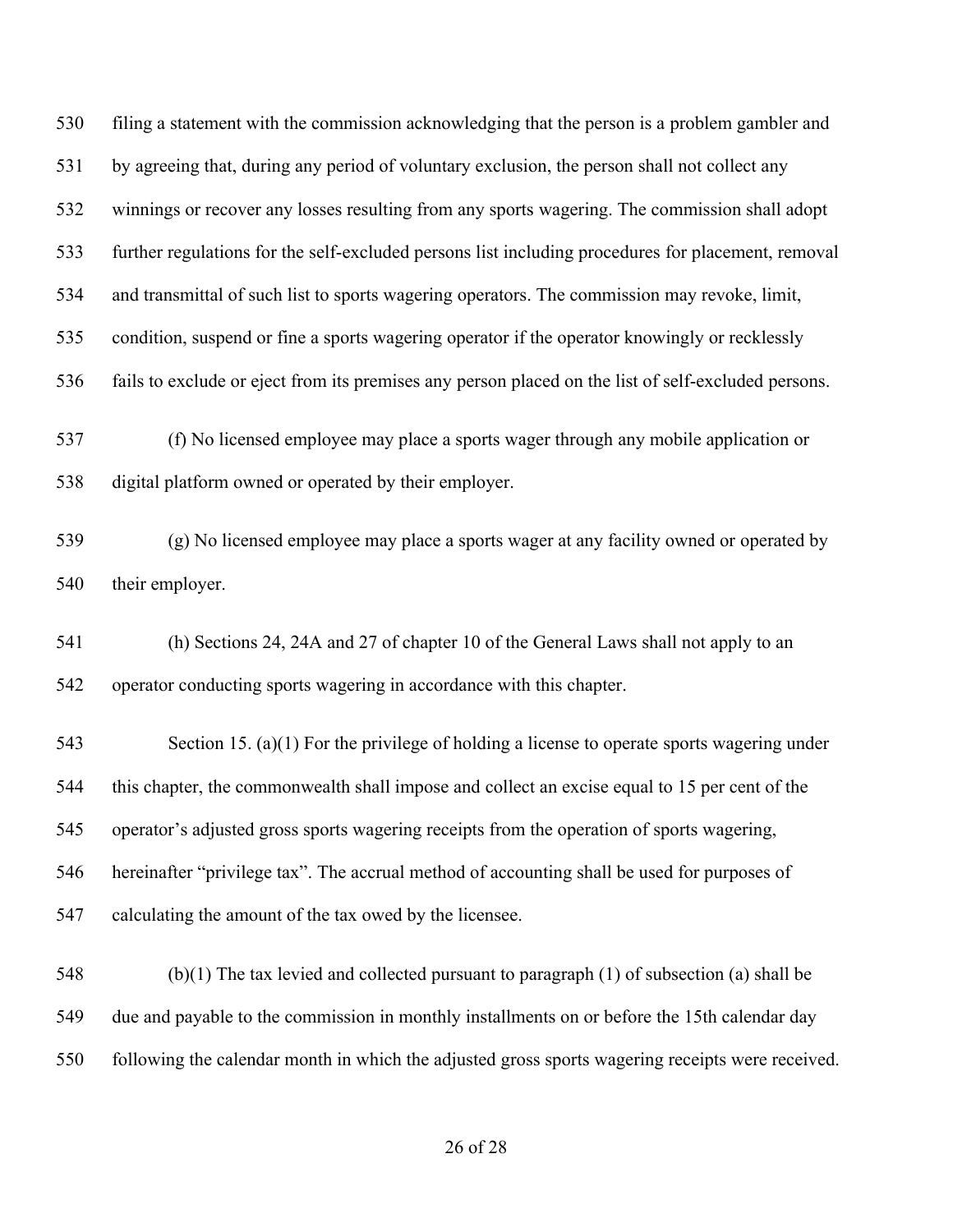| 551 | (2) The operator shall complete and submit the return for the preceding month by                   |
|-----|----------------------------------------------------------------------------------------------------|
| 552 | electronic communication to the commission, on or before the 15th of each month, in the form       |
| 553 | prescribed by the commission that provides:                                                        |
| 554 | (i) the total gross sports wagering receipts and adjusted gross sports wagering receipts           |
| 555 | from operation of sports wagering during that month;                                               |
| 556 | (ii) the tax amount for which the sports wagering licensee is liable; and                          |
| 557 | (iii) any additional information necessary in the computation and collection of the tax on         |
| 558 | adjusted gross sports wagering receipts required by the commission.                                |
| 559 | (3) The tax amount shown to be due shall be remitted by electronic funds transfer                  |
| 560 | simultaneously with the filing of the return.                                                      |
| 561 | (4) When adjusted gross receipts for a month is a negative number because the winnings             |
| 562 | paid to patrons wagering on the operator's sports wagering exceed the operator's total gross       |
| 563 | receipts from sports wagering by patrons, the commission shall allow the operator to carry over    |
| 564 | the negative amount to returns filed for subsequent months. The negative amount of adjusted        |
| 565 | gross receipts shall not be carried back to an earlier month and taxes previously received by the  |
| 566 | commission will not be refunded, except if the operator surrenders its license and the operator's  |
| 567 | last return reported negative adjusted gross receipts.                                             |
| 568 | (c) The tax on adjusted gross sports wagering receipts imposed by this section shall be in         |
| 569 | lieu of all other state and local taxes and fees imposed on the operation of, or the proceeds from |

operation of sports wagering.